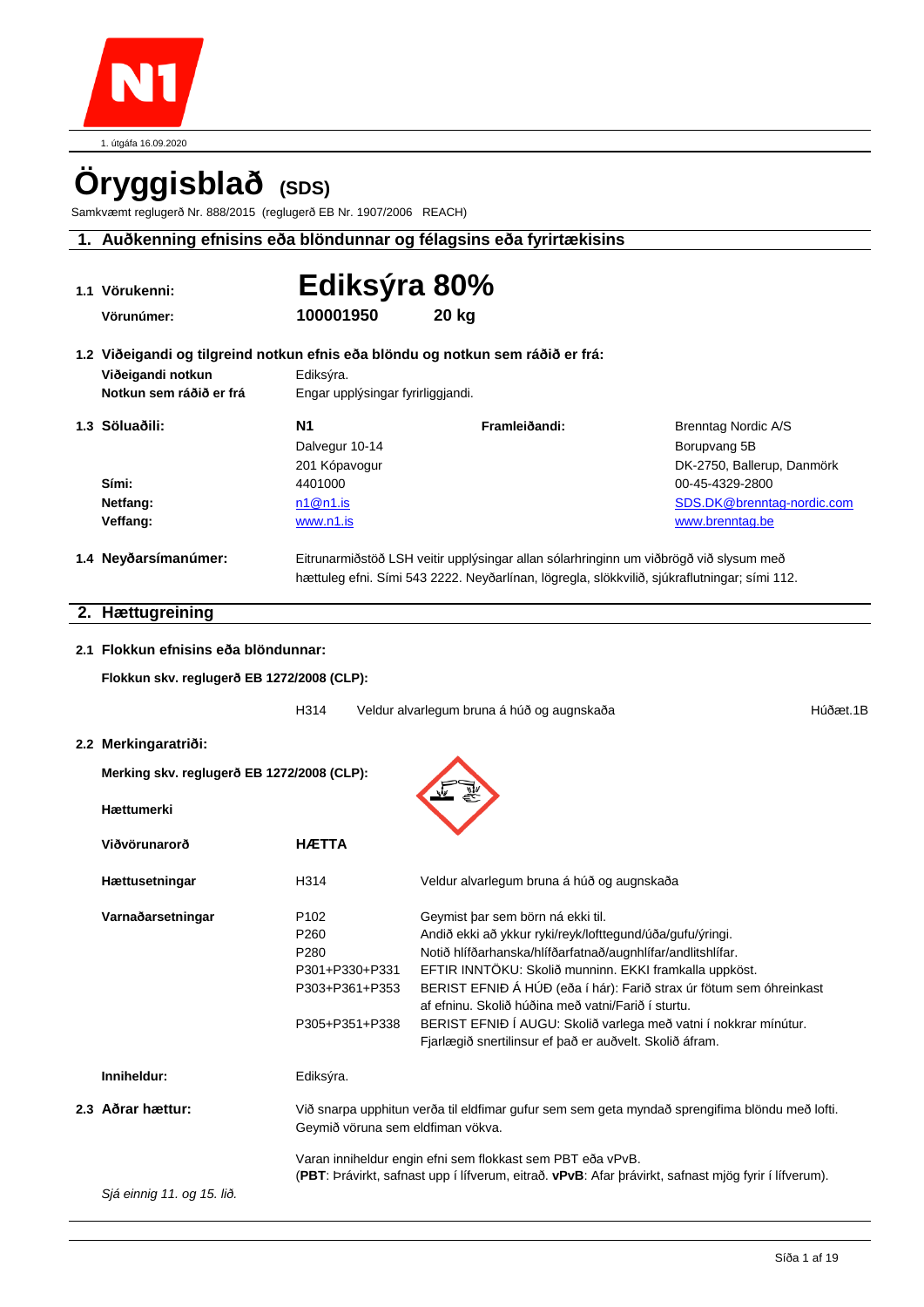

*SAFETY DATA SHEET according to Regulation (EC) No. 1907/2006*

### *ACETIC ACID 80% / CAN 20 KG INCL FD*

Version 1.0 **Print Date 08.02.2019** 

Revision date / valid from 04.10.2017

#### **SECTION 1: Identification of the substance/mixture and of the company/undertaking**

#### **1.1. Product identifier**

|      | Trade name<br>Substance name<br>Index-No.<br>CAS-No.<br>EC-No.<br>EU REACH-Reg. No. |                           | ACETIC ACID 80% / CAN 20 KG INCL FD<br>acetic acid<br>607-002-00-6<br>64-19-7<br>200-580-7<br>01-2119475328-30-xxxx                                                                                                                                                                                                                                                                                  |
|------|-------------------------------------------------------------------------------------|---------------------------|------------------------------------------------------------------------------------------------------------------------------------------------------------------------------------------------------------------------------------------------------------------------------------------------------------------------------------------------------------------------------------------------------|
| 1.2. |                                                                                     |                           | Relevant identified uses of the substance or mixture and uses advised against                                                                                                                                                                                                                                                                                                                        |
|      | Use of the<br>Substance/Mixture                                                     |                           | Industrial use                                                                                                                                                                                                                                                                                                                                                                                       |
|      | Uses advised against                                                                | $\mathbb{Z}^{\mathbb{Z}}$ | At this moment we have not identified any uses advised<br>against                                                                                                                                                                                                                                                                                                                                    |
| 1.3. | Details of the supplier of the safety data sheet                                    |                           |                                                                                                                                                                                                                                                                                                                                                                                                      |
|      | Company<br>Telephone<br>Telefax<br>E-mail address<br>Responsible/issuing<br>person  |                           | <b>Brenntag Nordic A/S</b><br>Borupvang 5 B<br>DK 2750 Ballerup<br>+45 43 29 28 00<br>+45 43 29 27 00<br>SDS.DK@brenntag-nordic.com<br><b>Environment &amp; Quality</b>                                                                                                                                                                                                                              |
| 1.4. | <b>Emergency telephone number</b>                                                   |                           |                                                                                                                                                                                                                                                                                                                                                                                                      |
|      | Emergency telephone<br>number                                                       |                           | In case of personal injury call:<br>Denmark: 82 12 12 12 Giftlinien, Bispebjerg Hospital<br>Finland: Poison Information Centre: (09) 471 977 (direct) or<br>(09) 47 11 (exchange), open 24h/day<br>Norway: 22 59 13 00 Giftinformasjonen (døgnåpent)<br>Sweden: +46-8-331231 Giftinformationscentralen (24 hour<br>service)<br>Outside these countries: Please call your local<br>emergency services |
|      | <b>SECTION 2: Hazards identification</b>                                            |                           |                                                                                                                                                                                                                                                                                                                                                                                                      |
| 2.1. | <b>Classification of the substance or mixture</b>                                   |                           |                                                                                                                                                                                                                                                                                                                                                                                                      |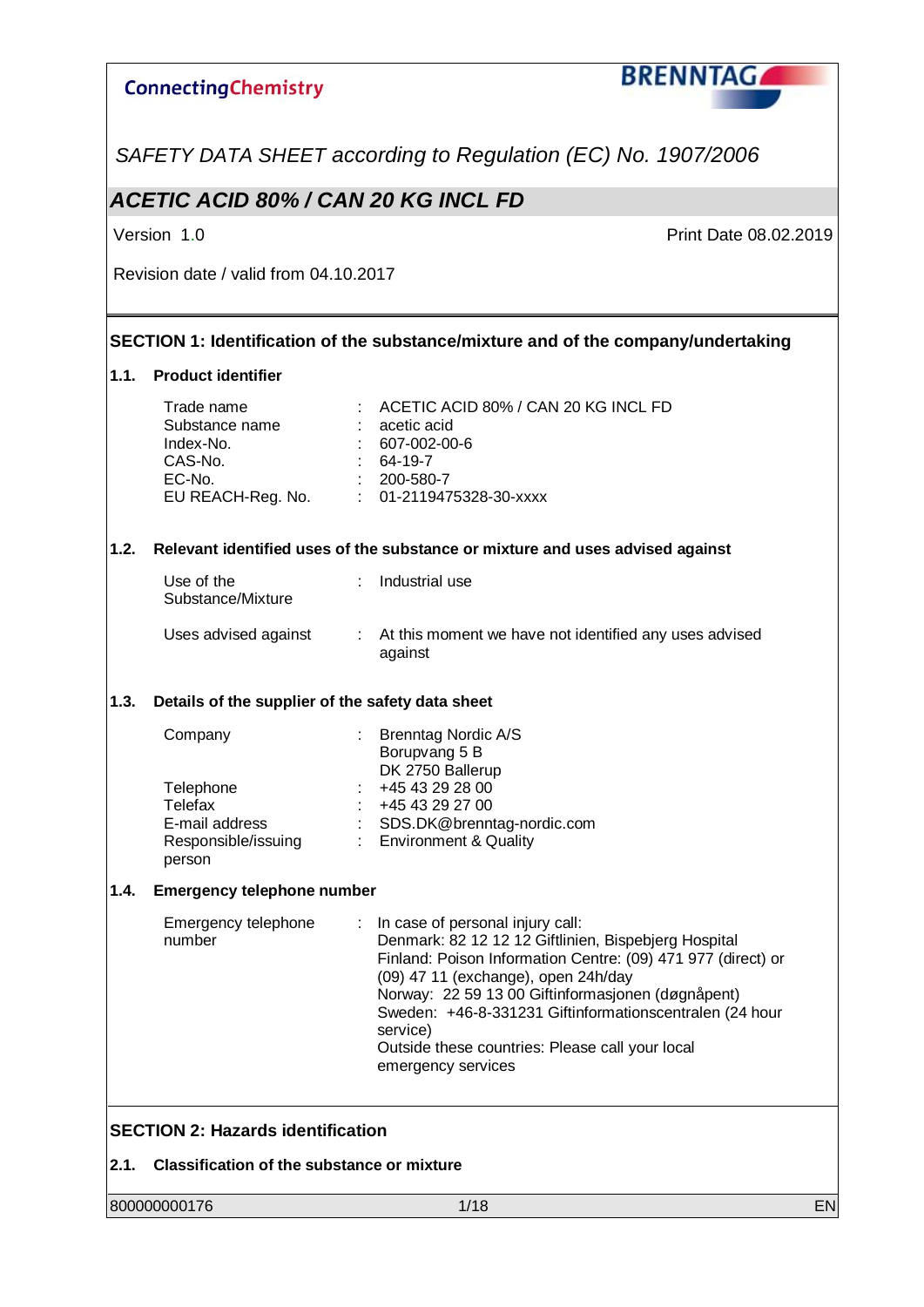

|                                                                                  |   |                                   | <b>REGULATION (EC) No 1272/2008</b>                                                                                               |                                    |
|----------------------------------------------------------------------------------|---|-----------------------------------|-----------------------------------------------------------------------------------------------------------------------------------|------------------------------------|
| <b>Hazard class</b>                                                              |   | <b>Hazard category</b>            | <b>Target Organs</b>                                                                                                              | <b>Hazard</b><br><b>statements</b> |
| Skin corrosion                                                                   |   | Category 1B                       |                                                                                                                                   | H314                               |
| For the full text of the H-Statements mentioned in this Section, see Section 16. |   |                                   |                                                                                                                                   |                                    |
| Most important adverse effects                                                   |   |                                   |                                                                                                                                   |                                    |
| Human Health                                                                     |   |                                   | Causes severe skin burns and eye damage.                                                                                          |                                    |
| Most important adverse effects                                                   |   |                                   |                                                                                                                                   |                                    |
| Physical and chemical<br>hazards                                                 |   | form explosive mixture with air.  | Strong heating may produce combustible vapours which can                                                                          |                                    |
|                                                                                  |   | To be stored as flammable liquid. |                                                                                                                                   |                                    |
| Potential environmental<br>effects                                               | ÷ |                                   | The product is not classified as dangerous for the environment.                                                                   |                                    |
| <b>Label elements</b><br>Labelling according to Regulation (EC) No 1272/2008     |   |                                   |                                                                                                                                   |                                    |
| Hazard symbols                                                                   |   |                                   |                                                                                                                                   |                                    |
|                                                                                  |   |                                   |                                                                                                                                   |                                    |
| Signal word<br><b>Hazard statements</b>                                          |   | Danger<br>H <sub>3</sub> 14       | Causes severe skin burns and eye damage.                                                                                          |                                    |
| Precautionary<br>statements                                                      |   |                                   |                                                                                                                                   |                                    |
| Prevention                                                                       |   | P <sub>260</sub><br>P280          | Do not breathe mist/ vapours/ spray.<br>Wear protective gloves/ protective clothing/<br>eye protection/ face protection.          |                                    |
| Response                                                                         |   | P301 + P330 + P331                | IF SWALLOWED: Rinse mouth. Do                                                                                                     |                                    |
|                                                                                  |   | $P303 + P361 + P353$              | NOT induce vomiting.<br>IF ON SKIN (or hair): Take off<br>immediately all contaminated clothing.<br>Rinse skin with water/shower. |                                    |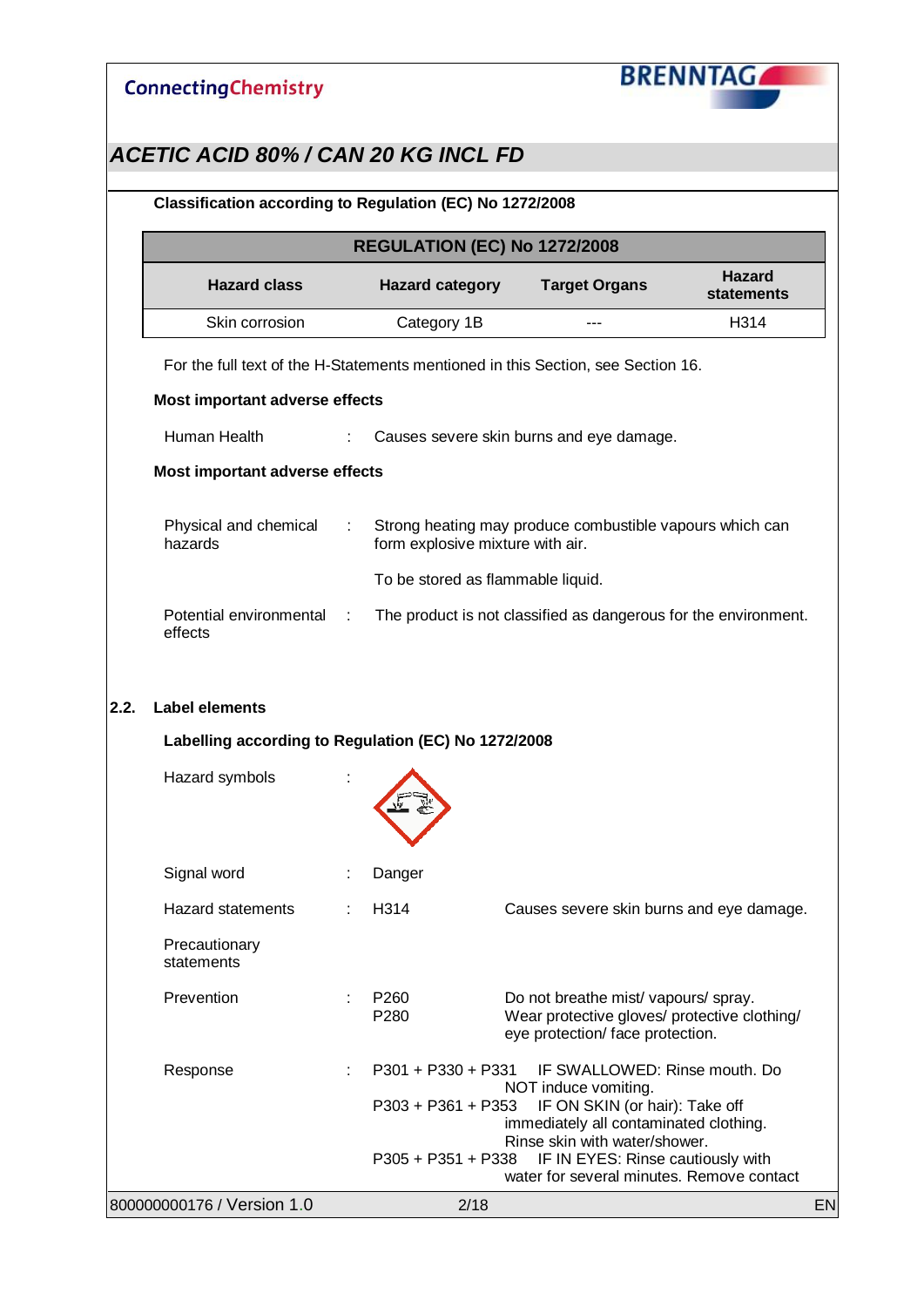

### *ACETIC ACID 80% / CAN 20 KG INCL FD*

lenses, if present and easy to do. Continue rinsing.

#### **Hazardous components which must be listed on the label:**

• acetic acid

#### **2.3. Other hazards**

For Results of PBT and vPvB assessment see section 12.5.

#### **SECTION 3: Composition/information on ingredients**

#### **3.1. Substances**

|                                                         |                                                                                   |                  | <b>Classification</b><br>(REGULATION (EC) No 1272/2008) |                          |  |
|---------------------------------------------------------|-----------------------------------------------------------------------------------|------------------|---------------------------------------------------------|--------------------------|--|
|                                                         | Hazardous components                                                              | Amount [%]       | Hazard class / Hazard<br>category                       | <b>Hazard statements</b> |  |
| acetic acid                                             |                                                                                   |                  |                                                         |                          |  |
| Index-No.<br>CAS-No.<br>EC-No.<br>EU REACH-<br>Reg. No. | $: 607-002-00-6$<br>$: 64-19-7$<br>$: 200 - 580 - 7$<br>$: 01-2119475328-30-xxxx$ | $>= 50 - 5 = 80$ | Flam. Lig.3<br>Skin Corr. 1A                            | H <sub>226</sub><br>H314 |  |

For the full text of the H-Statements mentioned in this Section, see Section 16.

#### **SECTION 4: First aid measures**

#### **4.1. Description of first aid measures**

| General advice             | : Take off all contaminated clothing immediately.                                                                                                                                                |    |
|----------------------------|--------------------------------------------------------------------------------------------------------------------------------------------------------------------------------------------------|----|
| If inhaled                 | : In case of accident by inhalation: remove casualty to fresh air<br>and keep at rest. If breathing is irregular or stopped, administer<br>artificial respiration. Call a physician immediately. |    |
| In case of skin contact    | : Wash off immediately with soap and plenty of water. Call a<br>physician immediately.                                                                                                           |    |
| In case of eye contact     | : Rinse immediately with plenty of water, also under the eyelids,<br>for at least 15 minutes. Consult an eye specialist immediately.<br>Go to an ophthalmic hospital if possible.                |    |
| If swallowed               | : Clean mouth with water and drink afterwards plenty of water.<br>Never give anything by mouth to an unconscious person. Do<br>NOT induce vomiting. Call a physician immediately.                |    |
| 800000000176 / Version 1.0 | 3/18                                                                                                                                                                                             | EN |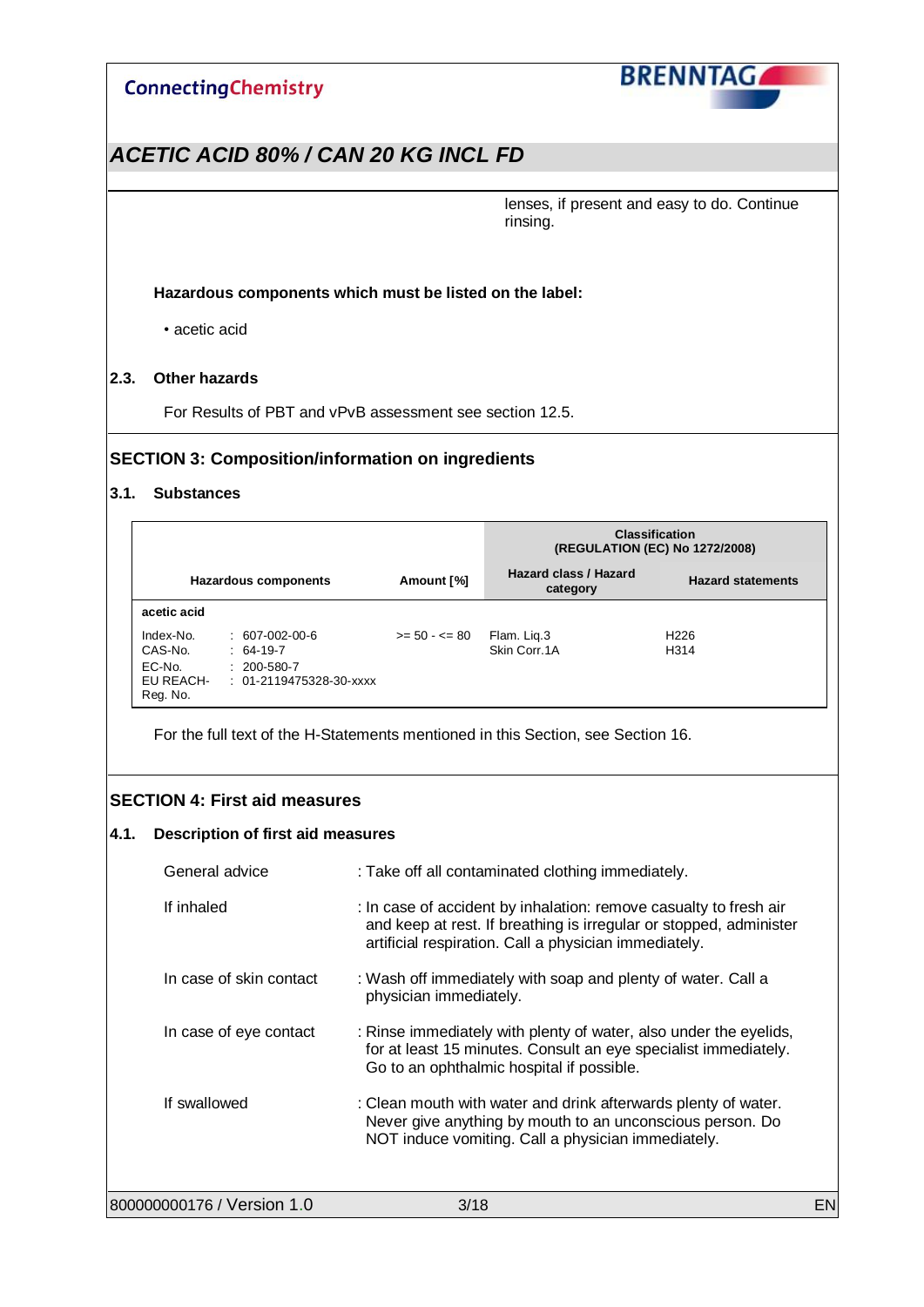

## *ACETIC ACID 80% / CAN 20 KG INCL FD*

#### **4.2. Most important symptoms and effects, both acute and delayed**

| Symptoms       | : See Section 11 for more detailed information on health effects<br>and symptoms.                                                                                                                                                                                  |
|----------------|--------------------------------------------------------------------------------------------------------------------------------------------------------------------------------------------------------------------------------------------------------------------|
| <b>Effects</b> | : Extremely corrosive and destructive to tissue. If ingested,<br>severe burns of the mouth and throat, as well as a danger of<br>perforation of the oesophagus and the stomach. See Section<br>11 for more detailed information on health effects and<br>symptoms. |
|                | Indication of any immediate medical attention and special treatment needed                                                                                                                                                                                         |

### **4.3. Indication of any immediate medical attention and special treatment needed**

Treatment : Treat symptomatically.

#### **SECTION 5: Firefighting measures**

| 5.1. | <b>Extinguishing media</b>                                                  |   |                                                                                                                                                                                       |
|------|-----------------------------------------------------------------------------|---|---------------------------------------------------------------------------------------------------------------------------------------------------------------------------------------|
|      | Suitable extinguishing<br>media                                             | ÷ | Use water spray, alcohol-resistant foam, dry chemical or<br>carbon dioxide.                                                                                                           |
|      | Unsuitable extinguishing<br>media                                           | ÷ | High volume water jet                                                                                                                                                                 |
| 5.2. | Special hazards arising from the substance or mixture                       |   |                                                                                                                                                                                       |
|      | Specific hazards during<br>firefighting<br>Hazardous combustion<br>products | ÷ | Strong heating may produce combustible vapours which can<br>form explosive mixture with air.<br>Carbon monoxide, Carbon dioxide (CO2), The formation of<br>caustic fumes is possible. |
| 5.3. | <b>Advice for firefighters</b>                                              |   |                                                                                                                                                                                       |
|      | Special protective<br>equipment for firefighters                            |   | In the event of fire, wear self-contained breathing<br>apparatus. Wear appropriate body protection (full protective<br>suit)                                                          |
|      | Specific extinguishing<br>methods                                           |   | Control smoke with water spray.                                                                                                                                                       |
|      | Further advice                                                              | ÷ | Collect contaminated fire extinguishing water separately. This<br>must not be discharged into drains.                                                                                 |
|      | <b>SECTION 6: Accidental release measures</b>                               |   |                                                                                                                                                                                       |

#### **6.1. Personal precautions, protective equipment and emergency procedures**

| Personal precautions           | : Keep away unprotected persons. Use personal protective<br>equipment. Ensure adequate ventilation. Avoid contact with<br>the skin and the eyes. Do not breathe vapours or spray mist. |
|--------------------------------|----------------------------------------------------------------------------------------------------------------------------------------------------------------------------------------|
| 6.2. Environmental precautions |                                                                                                                                                                                        |

| Environmental                | : Do not flush into surface water or sanitary sewer system. |    |
|------------------------------|-------------------------------------------------------------|----|
| 800000000176 / Version 1.0 \ | 4/18                                                        | EN |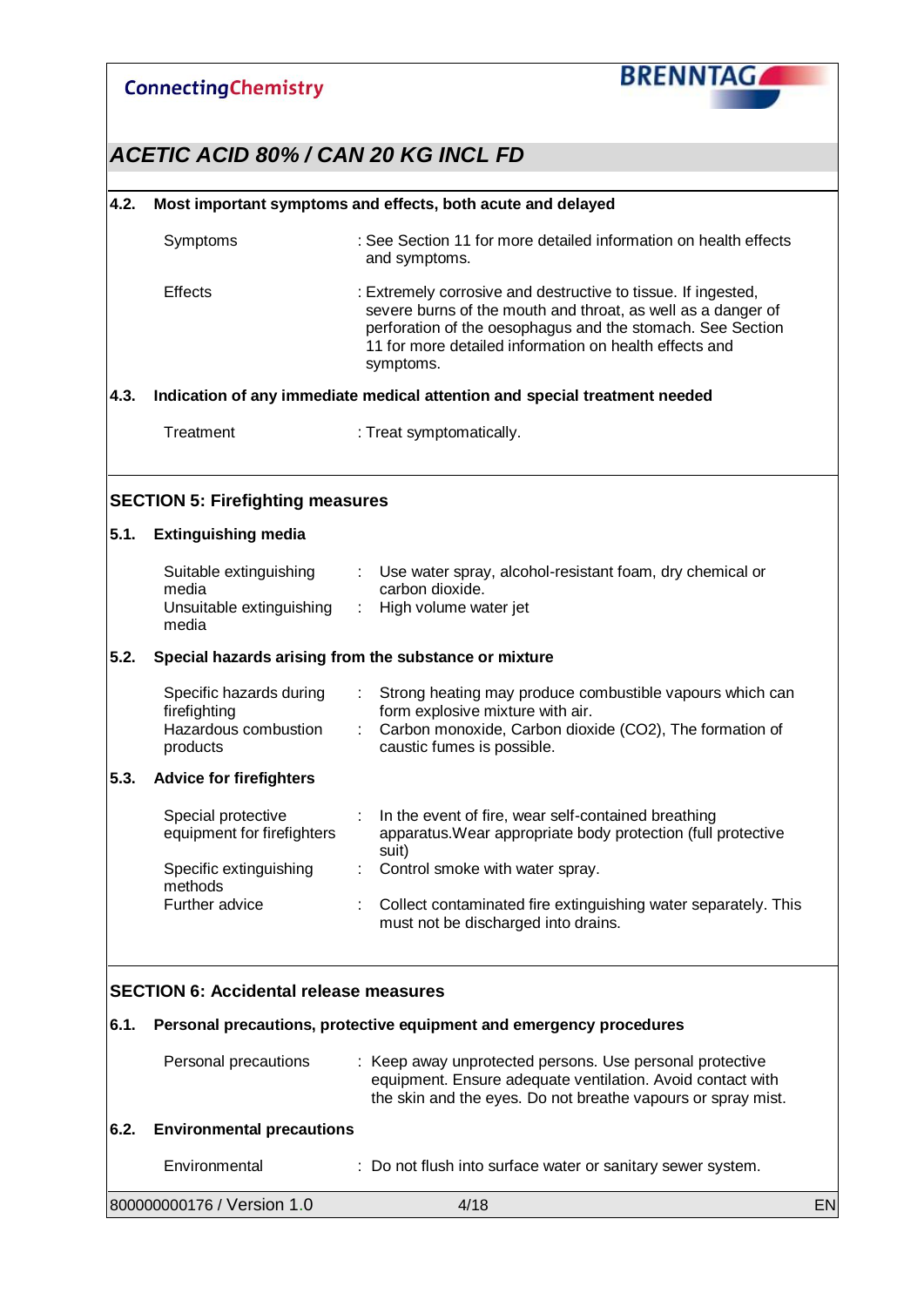

|      | precautions                                                                                         | Avoid subsoil penetration.                                                                                                                                                                                                                                                                                                                                                     |    |
|------|-----------------------------------------------------------------------------------------------------|--------------------------------------------------------------------------------------------------------------------------------------------------------------------------------------------------------------------------------------------------------------------------------------------------------------------------------------------------------------------------------|----|
| 6.3. |                                                                                                     | Methods and materials for containment and cleaning up                                                                                                                                                                                                                                                                                                                          |    |
|      | Methods and materials for<br>containment and cleaning<br>up                                         | : Absorb with liquid-binding material (sand, diatomite, acid<br>binders, universal binders). Keep in suitable, closed<br>containers for disposal.                                                                                                                                                                                                                              |    |
|      | Further information                                                                                 | : Treat recovered material as described in the section "Disposal<br>considerations".                                                                                                                                                                                                                                                                                           |    |
| 6.4. | <b>Reference to other sections</b>                                                                  |                                                                                                                                                                                                                                                                                                                                                                                |    |
|      | See Section 1 for emergency contact information.<br>See Section 13 for waste treatment information. | See Section 8 for information on personal protective equipment.                                                                                                                                                                                                                                                                                                                |    |
|      | <b>SECTION 7: Handling and storage</b>                                                              |                                                                                                                                                                                                                                                                                                                                                                                |    |
| 7.1. | <b>Precautions for safe handling</b>                                                                |                                                                                                                                                                                                                                                                                                                                                                                |    |
|      | Advice on safe handling                                                                             | : Keep container tightly closed. Ensure adequate ventilation. Use<br>personal protective equipment. Avoid contact with skin, eyes<br>and clothing. Do not breathe vapours or spray mist. Use<br>respirator with appropriate filter if vapours or aerosol are<br>released. Emergency eye wash fountains and emergency<br>showers should be available in the immediate vicinity. |    |
|      | Hygiene measures                                                                                    | : Keep away from food, drink and animal feedingstuffs. Smoking,<br>eating and drinking should be prohibited in the application area.<br>Wash hands before breaks and at the end of workday. Take off<br>all contaminated clothing immediately.                                                                                                                                 |    |
| 7.2. |                                                                                                     | Conditions for safe storage, including any incompatibilities                                                                                                                                                                                                                                                                                                                   |    |
|      | Requirements for storage                                                                            | : Store in original container.                                                                                                                                                                                                                                                                                                                                                 |    |
|      | areas and containers<br>Requirements for storage<br>areas and containers                            | Storage must follow the regulations for flammable liquids:<br>Class III-2 (DK only).                                                                                                                                                                                                                                                                                           |    |
|      | Advice on protection<br>against fire and explosion                                                  | : Normal measures for preventive fire protection. Possible<br>formation of ignitable mixtures in air if heated above flash point<br>and/or if sprayed (atomised).                                                                                                                                                                                                              |    |
|      | Further information on<br>storage conditions                                                        | : Keep tightly closed in a dry and cool place. Keep in a well-<br>ventilated place.                                                                                                                                                                                                                                                                                            |    |
|      | Advice on common<br>storage                                                                         | : Keep away from food, drink and animal feedingstuffs.                                                                                                                                                                                                                                                                                                                         |    |
|      | Suitable packaging<br>materials                                                                     | Stainless steel, Polyethylene, Polypropylene                                                                                                                                                                                                                                                                                                                                   |    |
|      | Unsuitable packaging<br>materials                                                                   | :, Iron, copper, Brass, Zinc                                                                                                                                                                                                                                                                                                                                                   |    |
|      | 800000000176 / Version 1.0                                                                          | 5/18                                                                                                                                                                                                                                                                                                                                                                           | EN |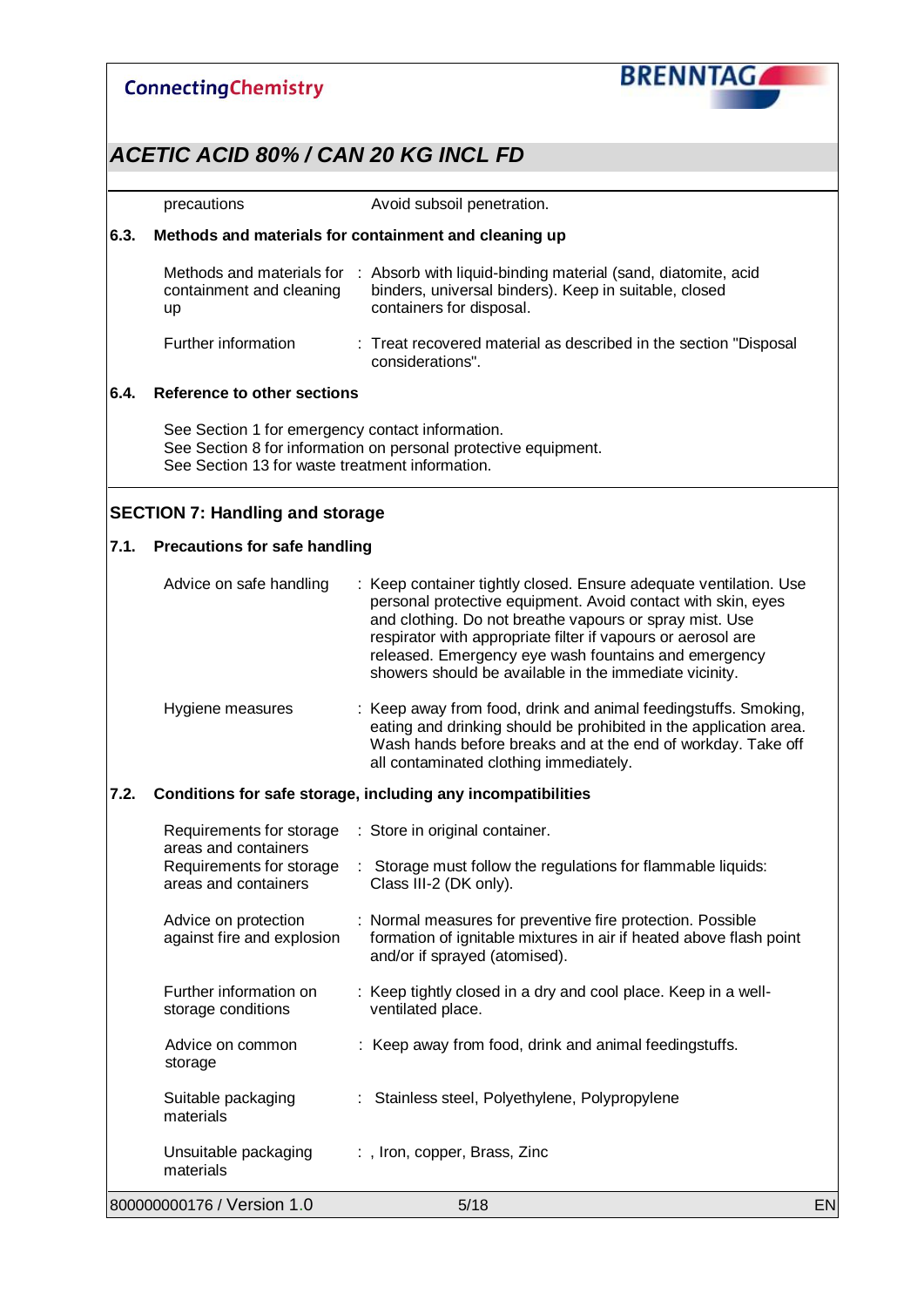

### *ACETIC ACID 80% / CAN 20 KG INCL FD*

#### **7.3. Specific end use(s)**

Specific use(s) : No information available.

#### **SECTION 8: Exposure controls/personal protection**

#### **8.1. Control parameters**

| <b>Component:</b>                            | acetic acid                                                        |    | CAS-No. 64-19-7        |  |  |  |
|----------------------------------------------|--------------------------------------------------------------------|----|------------------------|--|--|--|
|                                              | Derived No Effect Level (DNEL)/Derived Minimal Effect Level (DMEL) |    |                        |  |  |  |
| <b>DNEL</b>                                  |                                                                    |    |                        |  |  |  |
|                                              | Workers, Long-term - local effects, Inhalation                     |    | $25 \text{ mg/m}$      |  |  |  |
| <b>DNEL</b>                                  |                                                                    |    |                        |  |  |  |
| Workers, Acute - local effects, Inhalation   |                                                                    |    | $25 \text{ mg/m}$      |  |  |  |
| <b>DNEL</b>                                  |                                                                    |    |                        |  |  |  |
|                                              | Consumers, Long-term - local effects, Inhalation                   | ÷. | $25 \text{ mg/m}$ 3    |  |  |  |
| <b>DNEL</b>                                  |                                                                    |    |                        |  |  |  |
| Consumers, Acute - local effects, Inhalation |                                                                    |    | 25 mg/m3               |  |  |  |
|                                              |                                                                    |    |                        |  |  |  |
|                                              | <b>Predicted No Effect Concentration (PNEC)</b>                    |    |                        |  |  |  |
| Fresh water                                  |                                                                    |    | $3,058$ mg/l           |  |  |  |
| Marine water                                 |                                                                    |    | $0,306$ mg/l           |  |  |  |
| Intermittent releases                        |                                                                    |    | $30,58 \, \text{mg/l}$ |  |  |  |

Sewage treatment plant (STP)  $\qquad \qquad$  : 85 mg/l Fresh water sediment  $\cdot$  11,36 mg/kg d.w.

Marine sediment : 1,136 mg/kg d.w. Soil : 0,47 mg/kg d.w.

**Other Occupational Exposure Limit Values**

Denmark. Danish List of Organic Solvents, Danish Labor Inspectorate, Threshold Limit Values (TLV): 10 ppm

EU. Indicative Exposure Limit Values in Directives 91/322/EEC, 2000/39/EC, 2006/15/EC,

800000000176 / Version 1.0 6/18 EN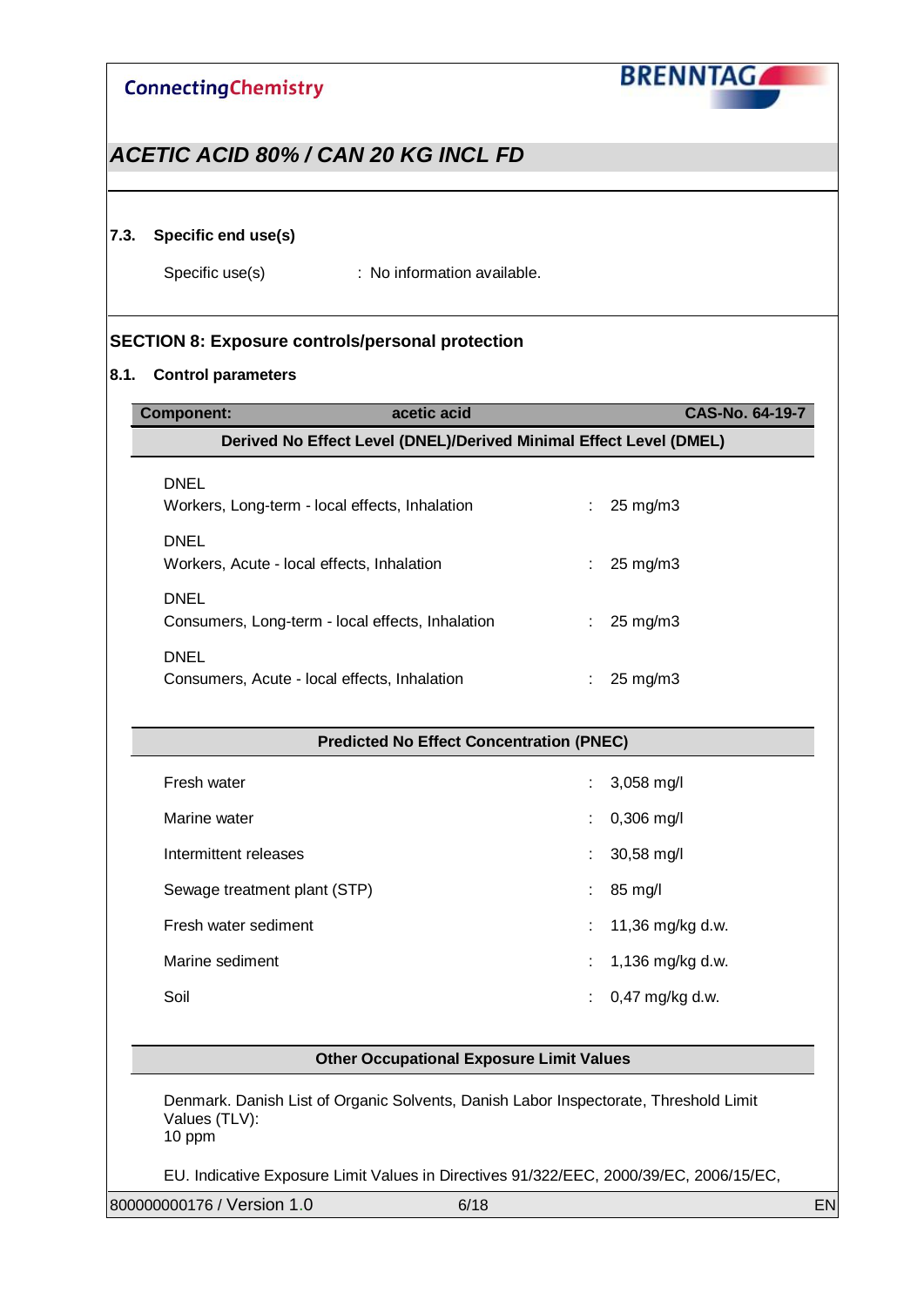

### *ACETIC ACID 80% / CAN 20 KG INCL FD*

2009/161/EU, Time Weighted Average (TWA): 10 ppm, 25 mg/m3 Indicative

Denmark. Exposure Limit Values, Threshold Limit Values (TLV): 10 ppm, 25 mg/m3

#### **8.2. Exposure controls**

#### **Appropriate engineering controls**

Refer to protective measures listed in sections 7 and 8.

#### **Personal protective equipment**

*Respiratory protection*

| 800000000176 / Version 1.0                        | 7/18                                                                                                                                                                                                                                                                                                                                                                                                           | EN |
|---------------------------------------------------|----------------------------------------------------------------------------------------------------------------------------------------------------------------------------------------------------------------------------------------------------------------------------------------------------------------------------------------------------------------------------------------------------------------|----|
| Material<br>Break through time<br>Glove thickness | Fluorinated rubber<br>$>= 8 h$<br>$0,4$ mm                                                                                                                                                                                                                                                                                                                                                                     |    |
| Material<br>Break through time<br>Glove thickness | butyl-rubber<br>$>= 8 h$<br>$0,5$ mm                                                                                                                                                                                                                                                                                                                                                                           |    |
| Material<br>Break through time<br>Glove thickness | polychloroprene<br>$>= 8 h$<br>$0,5$ mm                                                                                                                                                                                                                                                                                                                                                                        |    |
| Material<br>Break through time<br>Glove thickness | <b>Natural Rubber</b><br>$>= 8 h$<br>$0,5$ mm                                                                                                                                                                                                                                                                                                                                                                  |    |
| Advice                                            | Protective gloves complying with EN 374.<br>Please observe the instructions regarding permeability and<br>breakthrough time which are provided by the supplier of the gloves.<br>Also take into consideration the specific local conditions under<br>which the product is used, such as the danger of cuts, abrasion,<br>and the contact time.<br>Protective gloves should be replaced at first signs of wear. |    |
| Hand protection                                   |                                                                                                                                                                                                                                                                                                                                                                                                                |    |
| Advice                                            | In case of brief exposure or low pollution use breathing filter<br>apparatus.<br>Respiratory protection complying with EN 141.<br>Recommended Filter type:A<br>Recommended Filter type:E<br>In case of intensive or longer exposure use self-contained<br>breathing apparatus.                                                                                                                                 |    |
|                                                   |                                                                                                                                                                                                                                                                                                                                                                                                                |    |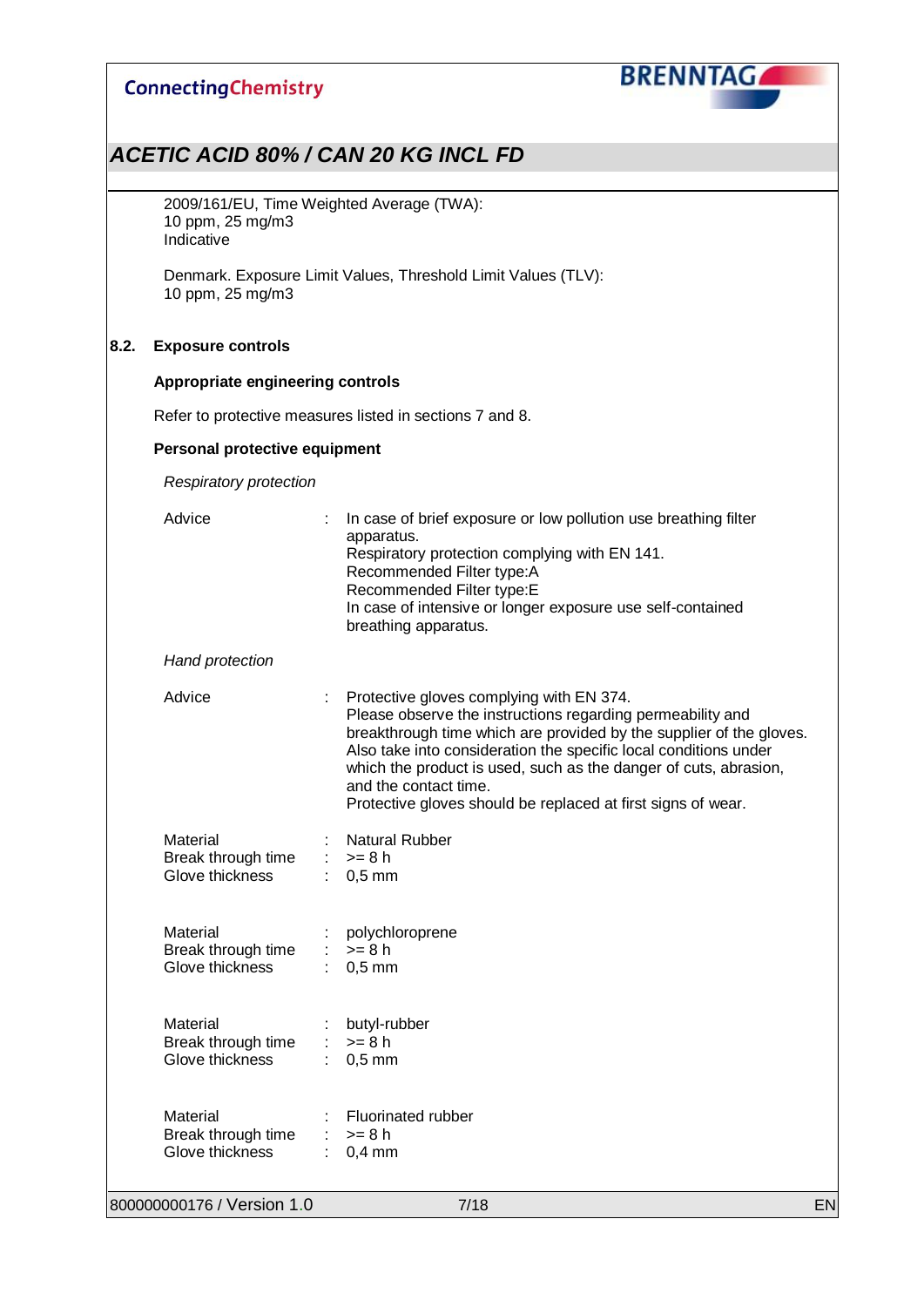

## *ACETIC ACID 80% / CAN 20 KG INCL FD*

| Material<br>Break through time $\therefore$ >= 8 h<br>Glove thickness | ÷                         | Polyvinylchloride<br>$: 0.5$ mm                                                         |  |  |
|-----------------------------------------------------------------------|---------------------------|-----------------------------------------------------------------------------------------|--|--|
| Eye protection                                                        |                           |                                                                                         |  |  |
| Advice                                                                | $\mathbb{Z}^{\mathbb{Z}}$ | Safety goggles<br>Face-shield                                                           |  |  |
| Skin and body protection                                              |                           |                                                                                         |  |  |
| Advice                                                                | ÷                         | Impervious clothing<br>Chemical resistant apron                                         |  |  |
| <b>Environmental exposure controls</b>                                |                           |                                                                                         |  |  |
| General advice                                                        | $\mathbb{Z}^{\mathbb{Z}}$ | Do not flush into surface water or sanitary sewer system.<br>Avoid subsoil penetration. |  |  |

#### **SECTION 9: Physical and chemical properties**

### **9.1. Information on basic physical and chemical properties**

| Form                        | t  | liquid                                  |    |
|-----------------------------|----|-----------------------------------------|----|
| Colour                      | ÷  | colourless<br>clear                     |    |
| Odour                       | t  | vinegar-like                            |    |
| <b>Odour Threshold</b>      | ÷  | no data available                       |    |
| pH                          | t. | < 2                                     |    |
| Freezing point/range        | ÷  | $> -27 - -7$ °C                         |    |
| Boiling point/boiling range | t. | 102 - 118 °C                            |    |
| Flash point                 | ÷  | >60 °C                                  |    |
| Evaporation rate            |    | no data available                       |    |
| Flammability (solid, gas)   |    | Not applicable                          |    |
| Upper explosion limit       | ÷  | 19,9 %(V) (referring to pure substance) |    |
| Lower explosion limit       | t  | 4,0 %(V) (referring to pure substance)  |    |
| Vapour pressure             |    | no data available                       |    |
|                             |    |                                         |    |
| 800000000176 / Version 1.0  |    | 8/18                                    | EN |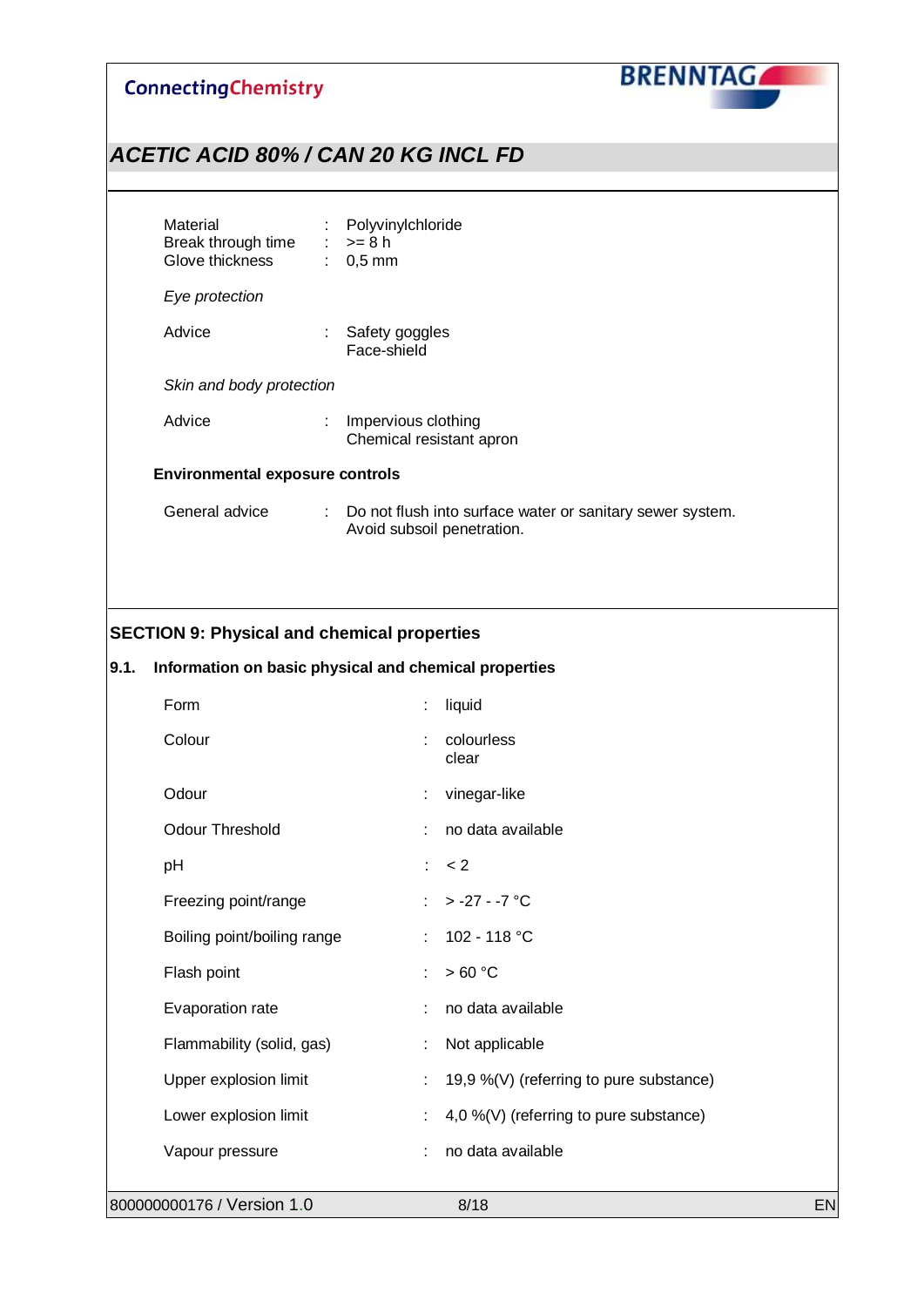

|      | Relative vapour density                      |        |        | no data available                                                                      |    |
|------|----------------------------------------------|--------|--------|----------------------------------------------------------------------------------------|----|
|      | Density                                      |        |        | 1,06 - 1,07 g/cm3                                                                      |    |
|      | Water solubility                             |        |        | soluble                                                                                |    |
|      | Partition coefficient: n-octanol/water       |        | $\sim$ | log Kow -0,17 (25 °C; pH 7)                                                            |    |
|      | Auto-ignition temperature                    |        |        | 463 °C                                                                                 |    |
|      | Thermal decomposition                        |        |        | no data available                                                                      |    |
|      | Viscosity, dynamic                           |        |        | no data available                                                                      |    |
|      | Explosivity                                  |        |        | Product is not explosive.                                                              |    |
|      | Oxidizing properties                         |        |        | not oxidising                                                                          |    |
| 9.2. | <b>Other information</b>                     |        |        |                                                                                        |    |
|      |                                              |        |        |                                                                                        |    |
|      | No further information available.            |        |        |                                                                                        |    |
|      | <b>SECTION 10: Stability and reactivity</b>  |        |        |                                                                                        |    |
|      | 10.1. Reactivity                             |        |        |                                                                                        |    |
|      | Advice                                       |        |        | : No decomposition if used as directed.                                                |    |
|      | 10.2. Chemical stability                     |        |        |                                                                                        |    |
|      | Advice                                       |        |        | : Stable under recommended storage conditions.                                         |    |
|      | 10.3. Possibility of hazardous reactions     |        |        |                                                                                        |    |
|      | Hazardous reactions                          |        |        | : Corrosive in contact with metals                                                     |    |
|      | 10.4. Conditions to avoid                    |        |        |                                                                                        |    |
|      | Conditions to avoid                          | : Heat |        |                                                                                        |    |
|      | 10.5. Incompatible materials                 |        |        |                                                                                        |    |
|      | Materials to avoid                           |        |        | : Bases, Strong oxidizing agents, Alcohols, Nitric acid                                |    |
|      | 10.6. Hazardous decomposition products       |        |        |                                                                                        |    |
|      | products                                     |        |        | Hazardous decomposition : Under fire conditions: Carbon monoxide, Carbon dioxide (CO2) |    |
|      | <b>SECTION 11: Toxicological information</b> |        |        |                                                                                        |    |
|      | 11.1. Information on toxicological effects   |        |        |                                                                                        |    |
|      |                                              |        |        |                                                                                        |    |
|      | 800000000176 / Version 1.0                   |        |        | 9/18                                                                                   | EN |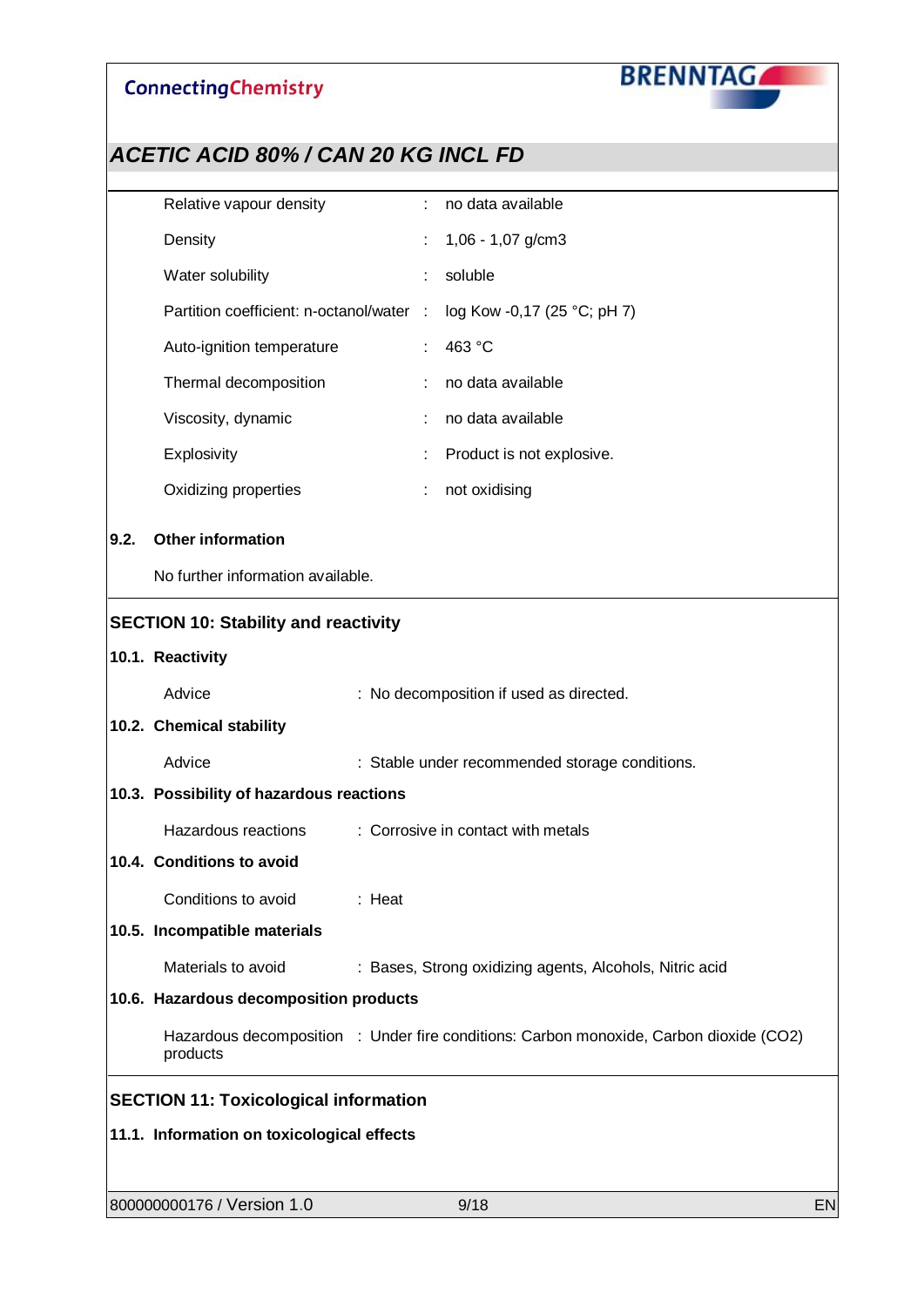**BRENNTAGA** 

| Data for the product       |                                                                                                                                                  |                 |
|----------------------------|--------------------------------------------------------------------------------------------------------------------------------------------------|-----------------|
|                            | <b>Acute toxicity</b>                                                                                                                            |                 |
|                            | Oral                                                                                                                                             |                 |
|                            | Cause serious burns with severe pains, vomiting, pains in the<br>stomach, possibly chock and damaged kidneys. The burn may                       |                 |
|                            | occur even if only small amounts have been swallowed.<br><b>Inhalation</b>                                                                       |                 |
|                            |                                                                                                                                                  |                 |
|                            | Inhalation may cause pain and cough.<br>After hours to several days without symtoms may occur severe<br>shortness of breath and pulmatory edema. |                 |
|                            | <b>Irritation</b>                                                                                                                                |                 |
|                            | <b>Skin</b>                                                                                                                                      |                 |
| Result                     | May cause burns with pain, redness and wounds.                                                                                                   |                 |
|                            | <b>Eyes</b>                                                                                                                                      |                 |
| Result                     | Splashes in the eyes may cause painful burns, which may result in                                                                                |                 |
| <b>Component:</b>          | permanent damage to the eyes.<br>acetic acid                                                                                                     | CAS-No. 64-19-7 |
|                            | <b>Acute toxicity</b>                                                                                                                            |                 |
|                            | Oral                                                                                                                                             |                 |
| LD50                       | 3310 mg/kg (Rat)                                                                                                                                 |                 |
|                            | Inhalation                                                                                                                                       |                 |
| <b>LC50</b>                | > 40 mg/l (Rat; 4 h)                                                                                                                             |                 |
|                            |                                                                                                                                                  |                 |
|                            | <b>Dermal</b>                                                                                                                                    |                 |
|                            | Study scientifically not justified.                                                                                                              |                 |
|                            | <b>Irritation</b>                                                                                                                                |                 |
|                            | <b>Skin</b>                                                                                                                                      |                 |
| Result                     | Very corrosive (Rabbit) (OECD Test Guideline 404)                                                                                                |                 |
| 800000000176 / Version 1.0 | 10/18                                                                                                                                            |                 |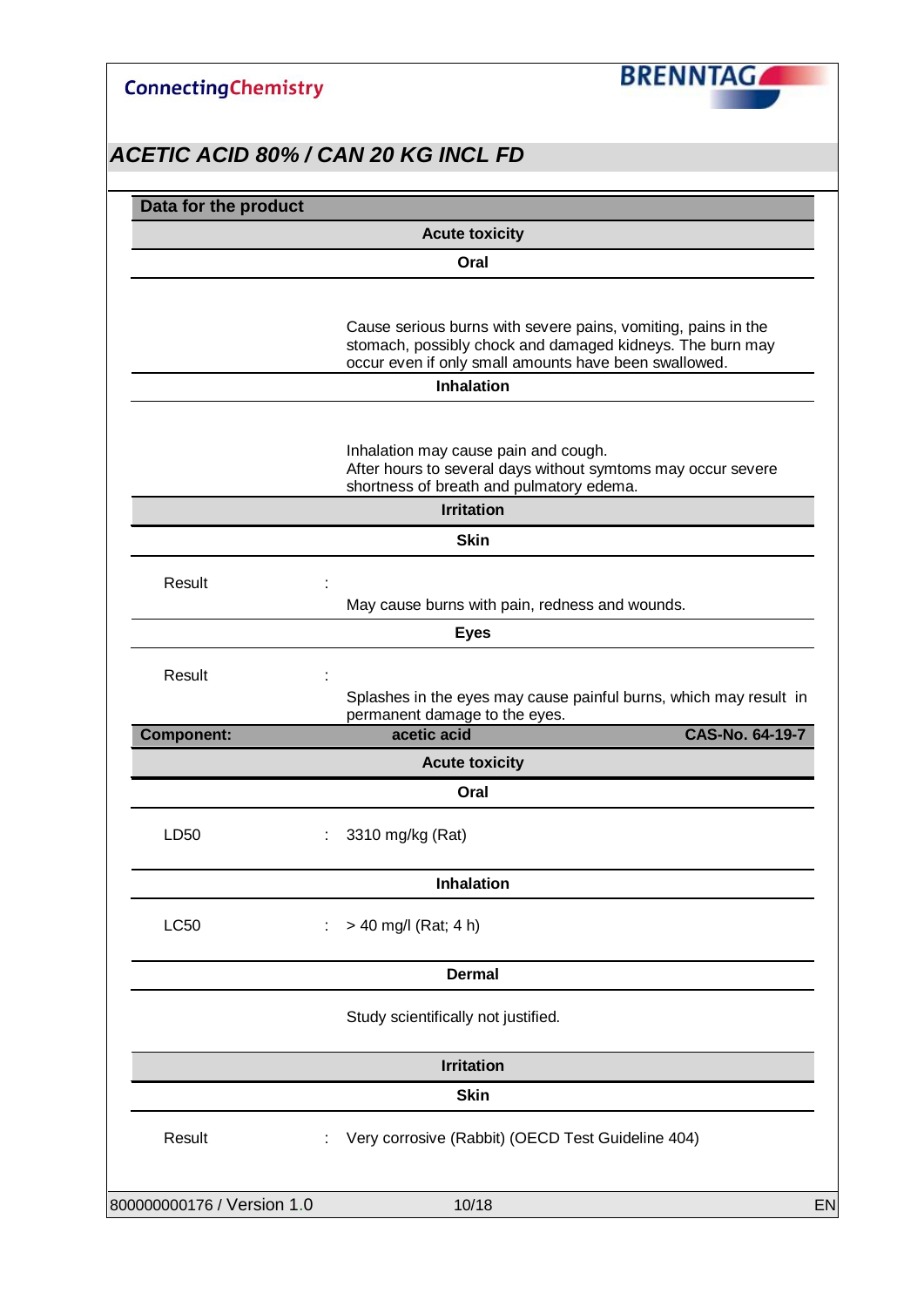

|                                                   | <b>Eyes</b>                                                                                                                                                                                                                                                                                                                                 |
|---------------------------------------------------|---------------------------------------------------------------------------------------------------------------------------------------------------------------------------------------------------------------------------------------------------------------------------------------------------------------------------------------------|
| Result                                            | corrosive effects (Rabbit) (OECD Test Guideline 405) May cause<br>corneal damage.<br>Risk of serious damage to eyes.                                                                                                                                                                                                                        |
|                                                   | <b>Sensitisation</b>                                                                                                                                                                                                                                                                                                                        |
| Result                                            | Did not cause sensitisation on laboratory animals.                                                                                                                                                                                                                                                                                          |
|                                                   | <b>CMR</b> effects                                                                                                                                                                                                                                                                                                                          |
|                                                   | <b>CMR Properties</b>                                                                                                                                                                                                                                                                                                                       |
| Carcinogenicity<br>Mutagenicity<br>Teratogenicity | Animal testing did not show any carcinogenic effects.<br>t<br>In vivo tests did not show mutagenic effects<br>In vitro tests did not show mutagenic effects<br>Results from animal studies prove that this material is not<br>teratogenic for non-toxic doses for the mother animal and is not<br>toxic for embryonic or fetal development. |
|                                                   | <b>Genotoxicity in vitro</b>                                                                                                                                                                                                                                                                                                                |
| Result                                            | negative (In vitro gene mutation study in mammalian cells; Test<br>substance: Acetic anhydride) (OECD Test Guideline 476)<br>negative (In vitro gene mutation study in mammalian cells) (OECD<br>Test Guideline 473)<br>negative (In vitro gene mutation study in non-mammalian cells)<br>(OECD Test Guideline 471)                         |
|                                                   | Genotoxicity in vivo                                                                                                                                                                                                                                                                                                                        |
| Result                                            | negative (in vivo assay) (Test substance: Acetic anhydride) (OECD<br>Test Guideline 474)                                                                                                                                                                                                                                                    |
|                                                   | <b>Teratogenicity</b>                                                                                                                                                                                                                                                                                                                       |
|                                                   | (Rabbit)(5 %; 13 d)(Directive 67/548/EEC, Annex V, B.31.) negative<br>(Rat)(5 %; 10 d)(Directive 67/548/EEC, Annex V, B.31.)negative<br>(Mouse)(5 %; 10 d)(Directive 67/548/EEC, Annex V,<br>B.31.) negative                                                                                                                                |
|                                                   | <b>Specific Target Organ Toxicity</b>                                                                                                                                                                                                                                                                                                       |
|                                                   | <b>Single exposure</b>                                                                                                                                                                                                                                                                                                                      |
| Remarks                                           | The substance or mixture is not classified as specific target organ<br>toxicant, single exposure.                                                                                                                                                                                                                                           |
| 800000000176 / Version 1.0                        | 11/18                                                                                                                                                                                                                                                                                                                                       |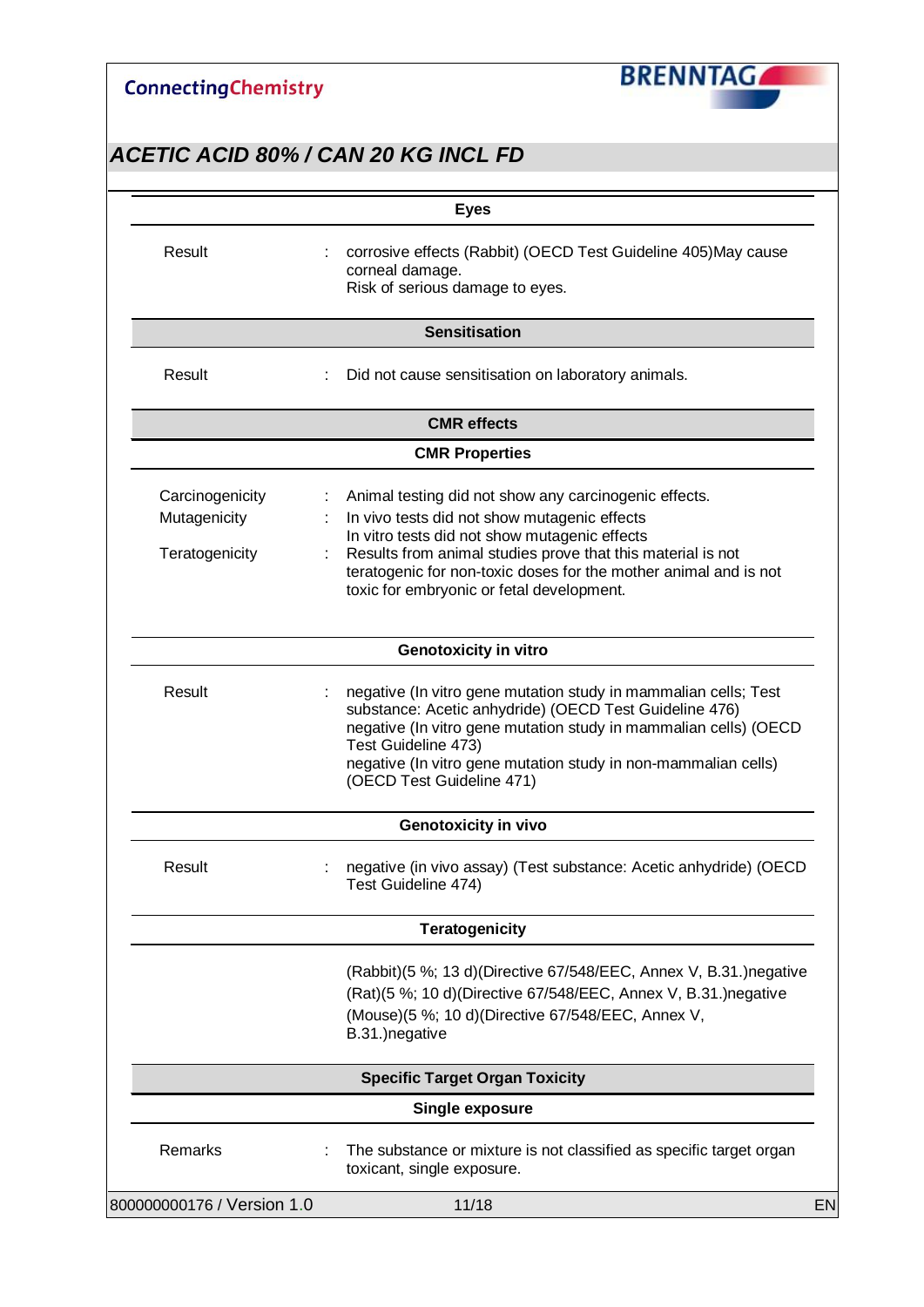| <b>ConnectingChemistry</b> |  |
|----------------------------|--|
|----------------------------|--|



|                                     | <b>Repeated exposure</b>                                                                                 |                 |
|-------------------------------------|----------------------------------------------------------------------------------------------------------|-----------------|
| Remarks                             | The substance or mixture is not classified as specific target organ<br>÷<br>toxicant, repeated exposure. |                 |
|                                     | <b>Other toxic properties</b>                                                                            |                 |
|                                     | <b>Aspiration hazard</b>                                                                                 |                 |
|                                     | Not applicable,                                                                                          |                 |
|                                     | <b>SECTION 12: Ecological information</b>                                                                |                 |
| 12.1. Toxicity                      |                                                                                                          |                 |
|                                     |                                                                                                          |                 |
| <b>Component:</b>                   | acetic acid                                                                                              | CAS-No. 64-19-7 |
|                                     | <b>Acute toxicity</b>                                                                                    |                 |
|                                     | <b>Fish</b>                                                                                              |                 |
| <b>LC50</b>                         | 75 mg/l (Lepomis macrochirus; 96 h)                                                                      |                 |
| <b>LC50</b>                         | 88 mg/l (Pimephales promelas; 96 h)                                                                      |                 |
| <b>LC50</b>                         | > 300,82 mg/l (Oncorhynchus mykiss (rainbow trout); 96 h) (OECD<br>Test Guideline 203)                   |                 |
|                                     | Toxicity to daphnia and other aquatic invertebrates                                                      |                 |
| <b>EC50</b>                         | > 300,82 mg/l (Daphnia magna (Water flea); 48 h) (OECD Test<br>Guideline 202)                            |                 |
|                                     | algae                                                                                                    |                 |
| <b>EC50</b>                         | > 300,82 mg/l (Skeletonema costatum (marine diatom); 72 h)                                               |                 |
|                                     | <b>Bacteria</b>                                                                                          |                 |
| <b>EC10</b>                         | 1000 mg/l (Pseudomonas putida; 0,5 h)                                                                    |                 |
| 12.2. Persistence and degradability |                                                                                                          |                 |
| <b>Component:</b>                   | acetic acid                                                                                              | CAS-No. 64-19-7 |
|                                     |                                                                                                          |                 |
| 800000000176 / Version 1.0          | 12/18                                                                                                    |                 |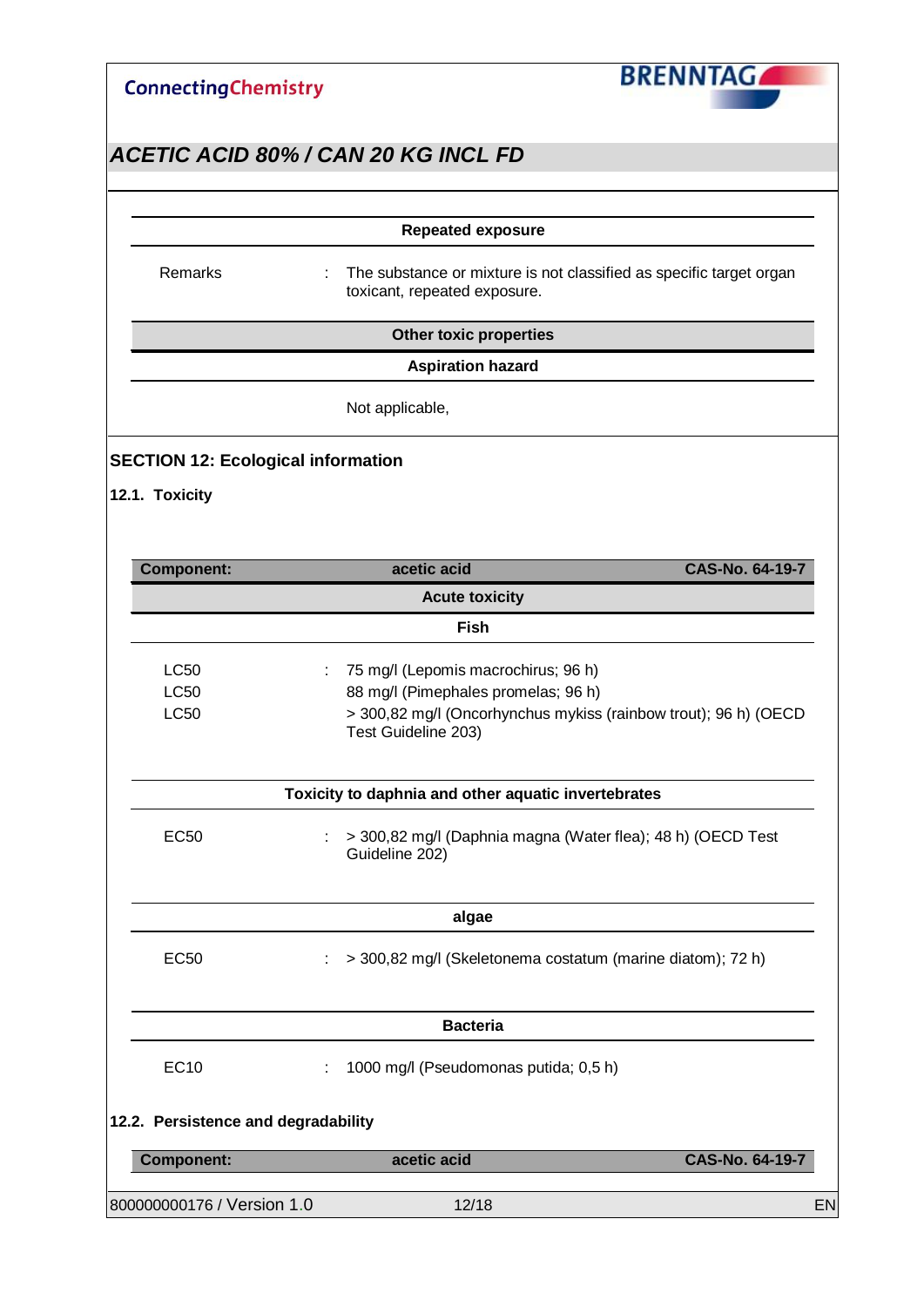

| <b>Persistence</b><br>no data available<br>Result<br><b>Biodegradability</b><br>Result<br>95 % (Exposure Time: 5 d) Readily biodegradable.<br>12.3. Bioaccumulative potential<br>acetic acid<br>CAS-No. 64-19-7<br><b>Component:</b><br><b>Bioaccumulation</b><br>Result<br>log Kow -0,17 (25 °C; pH 7)<br>BCF: 3,16 Does not bioaccumulate.<br>12.4. Mobility in soil<br>acetic acid<br><b>CAS-No. 64-19-7</b><br><b>Component:</b><br><b>Mobility</b><br>Water<br>The product is water soluble., The product will be dispersed<br>amongst the various environmental compartments (soil/ water/ air).<br>12.5. Results of PBT and vPvB assessment<br>acetic acid<br><b>CAS-No. 64-19-7</b><br><b>Component:</b><br><b>Results of PBT and vPvB assessment</b><br>Result<br>This substance is not considered to be persistent, bioaccumulating<br>nor toxic (PBT)., This substance is not considered to be very<br>persistent and very bioaccumulating (vPvB).<br>12.6. Other adverse effects<br>Data for the product<br><b>Additional ecological information</b><br>Result<br>Do not flush into surface water or sanitary sewer system.<br>Avoid subsoil penetration.<br>Harmful effects to aquatic organisms due to pH-shift.<br><b>SECTION 13: Disposal considerations</b> |  | <b>Persistence and degradability</b> |    |
|------------------------------------------------------------------------------------------------------------------------------------------------------------------------------------------------------------------------------------------------------------------------------------------------------------------------------------------------------------------------------------------------------------------------------------------------------------------------------------------------------------------------------------------------------------------------------------------------------------------------------------------------------------------------------------------------------------------------------------------------------------------------------------------------------------------------------------------------------------------------------------------------------------------------------------------------------------------------------------------------------------------------------------------------------------------------------------------------------------------------------------------------------------------------------------------------------------------------------------------------------------------------------|--|--------------------------------------|----|
|                                                                                                                                                                                                                                                                                                                                                                                                                                                                                                                                                                                                                                                                                                                                                                                                                                                                                                                                                                                                                                                                                                                                                                                                                                                                              |  |                                      |    |
|                                                                                                                                                                                                                                                                                                                                                                                                                                                                                                                                                                                                                                                                                                                                                                                                                                                                                                                                                                                                                                                                                                                                                                                                                                                                              |  |                                      |    |
|                                                                                                                                                                                                                                                                                                                                                                                                                                                                                                                                                                                                                                                                                                                                                                                                                                                                                                                                                                                                                                                                                                                                                                                                                                                                              |  |                                      |    |
|                                                                                                                                                                                                                                                                                                                                                                                                                                                                                                                                                                                                                                                                                                                                                                                                                                                                                                                                                                                                                                                                                                                                                                                                                                                                              |  |                                      |    |
|                                                                                                                                                                                                                                                                                                                                                                                                                                                                                                                                                                                                                                                                                                                                                                                                                                                                                                                                                                                                                                                                                                                                                                                                                                                                              |  |                                      |    |
|                                                                                                                                                                                                                                                                                                                                                                                                                                                                                                                                                                                                                                                                                                                                                                                                                                                                                                                                                                                                                                                                                                                                                                                                                                                                              |  |                                      |    |
|                                                                                                                                                                                                                                                                                                                                                                                                                                                                                                                                                                                                                                                                                                                                                                                                                                                                                                                                                                                                                                                                                                                                                                                                                                                                              |  |                                      |    |
|                                                                                                                                                                                                                                                                                                                                                                                                                                                                                                                                                                                                                                                                                                                                                                                                                                                                                                                                                                                                                                                                                                                                                                                                                                                                              |  |                                      |    |
|                                                                                                                                                                                                                                                                                                                                                                                                                                                                                                                                                                                                                                                                                                                                                                                                                                                                                                                                                                                                                                                                                                                                                                                                                                                                              |  |                                      |    |
|                                                                                                                                                                                                                                                                                                                                                                                                                                                                                                                                                                                                                                                                                                                                                                                                                                                                                                                                                                                                                                                                                                                                                                                                                                                                              |  |                                      |    |
|                                                                                                                                                                                                                                                                                                                                                                                                                                                                                                                                                                                                                                                                                                                                                                                                                                                                                                                                                                                                                                                                                                                                                                                                                                                                              |  |                                      |    |
|                                                                                                                                                                                                                                                                                                                                                                                                                                                                                                                                                                                                                                                                                                                                                                                                                                                                                                                                                                                                                                                                                                                                                                                                                                                                              |  |                                      |    |
|                                                                                                                                                                                                                                                                                                                                                                                                                                                                                                                                                                                                                                                                                                                                                                                                                                                                                                                                                                                                                                                                                                                                                                                                                                                                              |  |                                      |    |
|                                                                                                                                                                                                                                                                                                                                                                                                                                                                                                                                                                                                                                                                                                                                                                                                                                                                                                                                                                                                                                                                                                                                                                                                                                                                              |  |                                      |    |
|                                                                                                                                                                                                                                                                                                                                                                                                                                                                                                                                                                                                                                                                                                                                                                                                                                                                                                                                                                                                                                                                                                                                                                                                                                                                              |  |                                      |    |
|                                                                                                                                                                                                                                                                                                                                                                                                                                                                                                                                                                                                                                                                                                                                                                                                                                                                                                                                                                                                                                                                                                                                                                                                                                                                              |  |                                      |    |
|                                                                                                                                                                                                                                                                                                                                                                                                                                                                                                                                                                                                                                                                                                                                                                                                                                                                                                                                                                                                                                                                                                                                                                                                                                                                              |  |                                      |    |
|                                                                                                                                                                                                                                                                                                                                                                                                                                                                                                                                                                                                                                                                                                                                                                                                                                                                                                                                                                                                                                                                                                                                                                                                                                                                              |  |                                      |    |
|                                                                                                                                                                                                                                                                                                                                                                                                                                                                                                                                                                                                                                                                                                                                                                                                                                                                                                                                                                                                                                                                                                                                                                                                                                                                              |  |                                      |    |
|                                                                                                                                                                                                                                                                                                                                                                                                                                                                                                                                                                                                                                                                                                                                                                                                                                                                                                                                                                                                                                                                                                                                                                                                                                                                              |  |                                      |    |
|                                                                                                                                                                                                                                                                                                                                                                                                                                                                                                                                                                                                                                                                                                                                                                                                                                                                                                                                                                                                                                                                                                                                                                                                                                                                              |  |                                      |    |
|                                                                                                                                                                                                                                                                                                                                                                                                                                                                                                                                                                                                                                                                                                                                                                                                                                                                                                                                                                                                                                                                                                                                                                                                                                                                              |  |                                      |    |
|                                                                                                                                                                                                                                                                                                                                                                                                                                                                                                                                                                                                                                                                                                                                                                                                                                                                                                                                                                                                                                                                                                                                                                                                                                                                              |  |                                      |    |
|                                                                                                                                                                                                                                                                                                                                                                                                                                                                                                                                                                                                                                                                                                                                                                                                                                                                                                                                                                                                                                                                                                                                                                                                                                                                              |  |                                      |    |
| 800000000176 / Version 1.0<br>13/18                                                                                                                                                                                                                                                                                                                                                                                                                                                                                                                                                                                                                                                                                                                                                                                                                                                                                                                                                                                                                                                                                                                                                                                                                                          |  |                                      | EN |

**BRENNTAGA**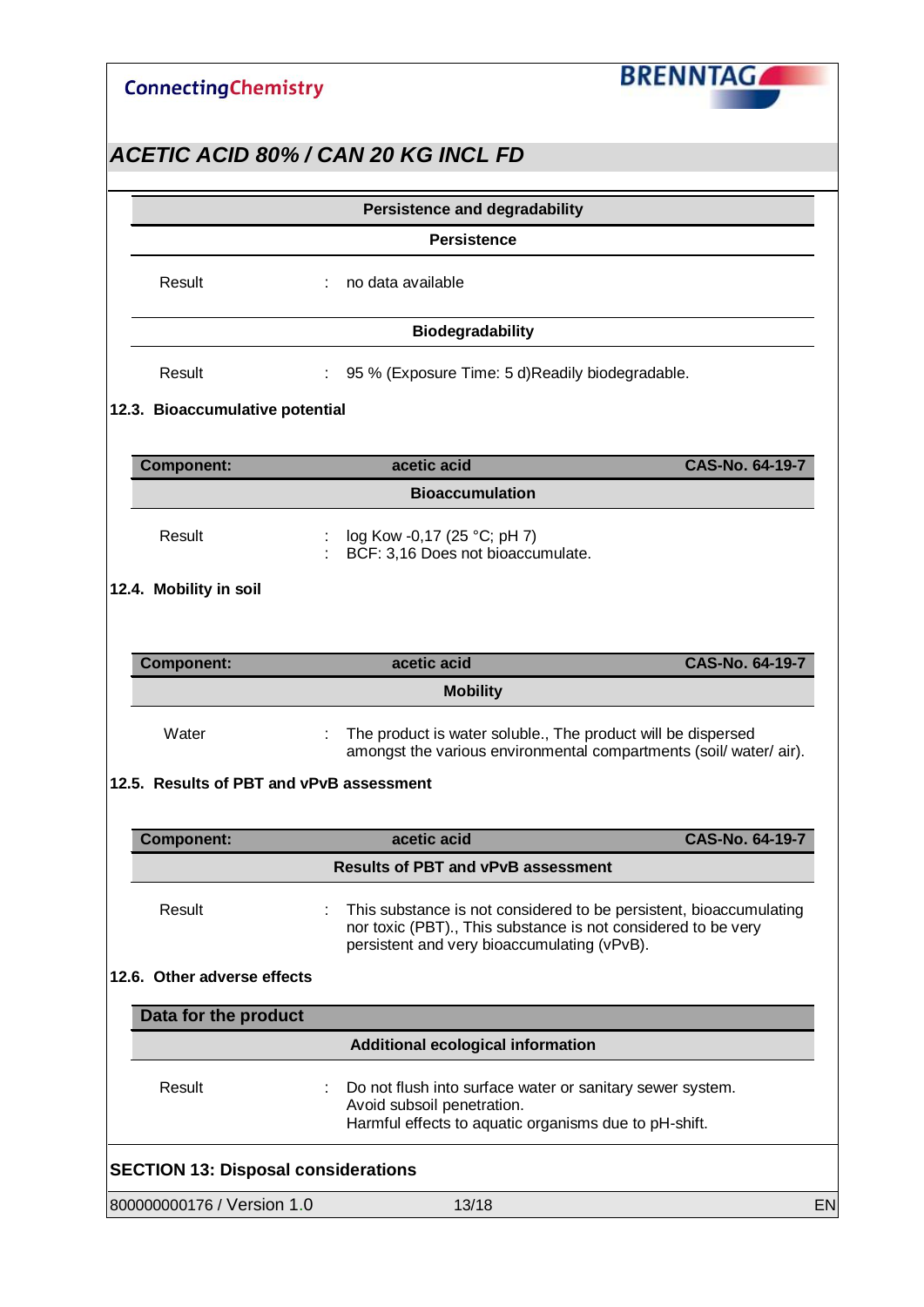

### *ACETIC ACID 80% / CAN 20 KG INCL FD*

#### **13.1. Waste treatment methods**

| Product                            | t. | Eliminate waste in conditions authorized by the regulations.<br>Store waste in containers provided for this purpose. Do not<br>dump in drains, water sheets or the ground.                                                      |
|------------------------------------|----|---------------------------------------------------------------------------------------------------------------------------------------------------------------------------------------------------------------------------------|
| Contaminated packaging             | ÷  | Empty contaminated packagings thoroughly. They can be<br>recycled after thorough and proper cleaning. If recycling is not<br>practicable, dispose of in compliance with local regulations.                                      |
| European Waste<br>Catalogue Number | t. | No waste code according to the European Waste Catalogue<br>can be assigned for this product, as the intended use dictates<br>the assignment. The waste code is established in consultation<br>with the regional waste disposer. |

#### **SECTION 14: Transport information**

#### **14.1. UN number**

2790

#### **14.2. UN proper shipping name**

| <b>ADR</b>  | : ACETIC ACID SOLUTION |
|-------------|------------------------|
| <b>RID</b>  | : ACETIC ACID SOLUTION |
| <b>IMDG</b> | : ACETIC ACID SOLUTION |

#### **14.3. Transport hazard class(es)**

| <b>ADR-Class</b><br>(Labels; Classification Code; Hazard<br>identification No; Tunnel restriction code) | : 8<br>8; C3; 80; (E) |
|---------------------------------------------------------------------------------------------------------|-----------------------|
| RID-Class<br>(Labels; Classification Code; Hazard                                                       | : 8<br>8; C3; 80      |
| identification No)<br><b>IMDG-Class</b>                                                                 | : 8                   |
| (Labels; EmS)                                                                                           | 8: F-A, S-B           |

#### **14.4. Packaging group**

| ADR  | $\sim$ | Ш |
|------|--------|---|
| RID  |        | Ш |
| IMDG |        | Ш |

#### **14.5. Environmental hazards**

| Environmentally hazardous according to ADR | ∶no |
|--------------------------------------------|-----|
| Environmentally hazardous according to RID | ∶no |
| Marine Pollutant according to IMDG-Code    | ∶no |

#### **14.6. Special precautions for user**

Not applicable.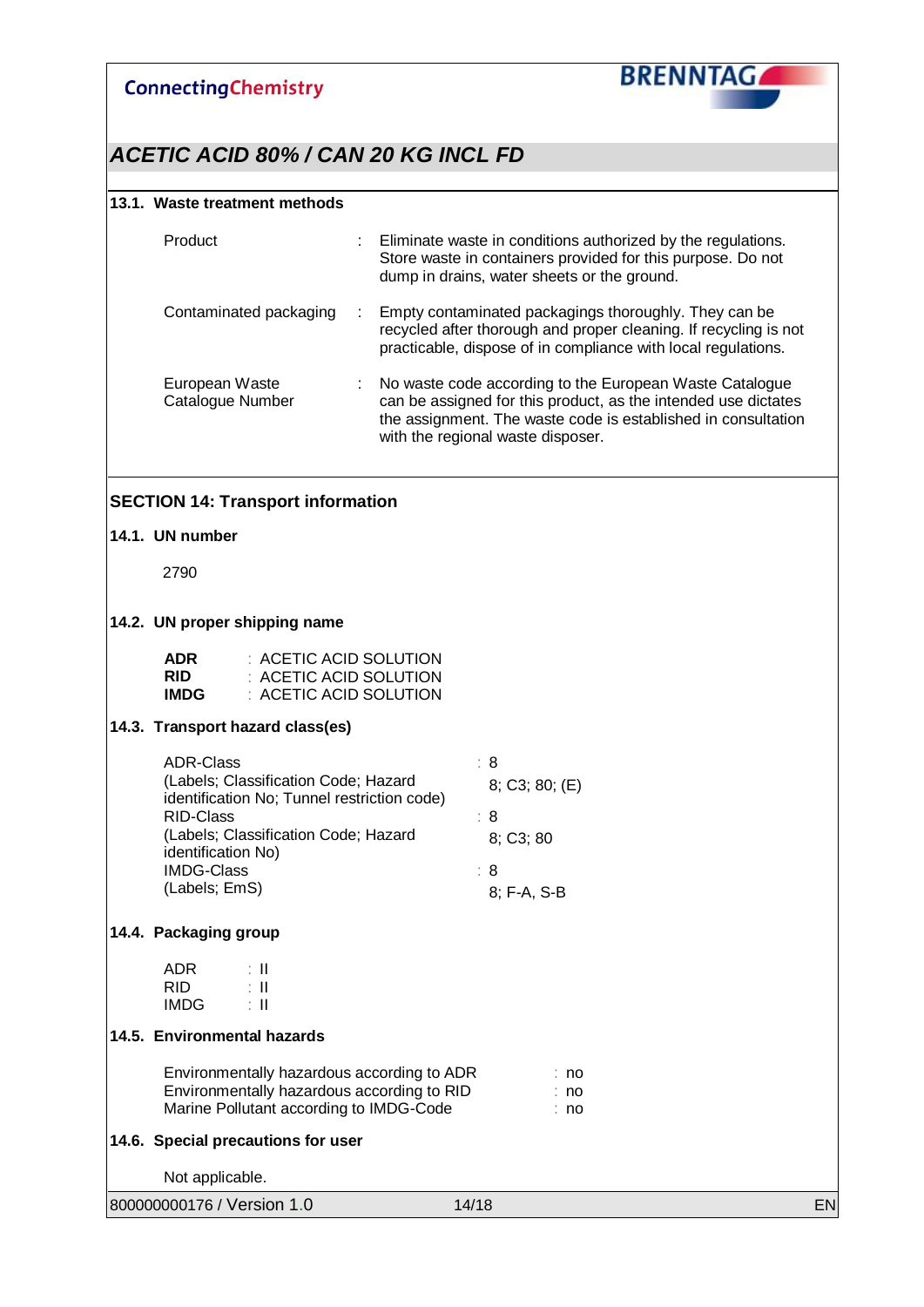

### *ACETIC ACID 80% / CAN 20 KG INCL FD*

**14.7. Transport in bulk according to Annex II of MARPOL 73/78 and the IBC Code**

IMDG : Not applicable.

#### **SECTION 15: Regulatory information**

**15.1. Safety, health and environmental regulations/legislation specific for the substance or mixture**

#### **Data for the product**

| EU. REACH, Annex XVII, : Point Nos.:, 3; Listed<br>Marketing and Use<br><b>Restrictions (Regulation</b><br>1907/2006/EC)                         |    |                                                                                                                                                                                                                                                                                                         |    |
|--------------------------------------------------------------------------------------------------------------------------------------------------|----|---------------------------------------------------------------------------------------------------------------------------------------------------------------------------------------------------------------------------------------------------------------------------------------------------------|----|
| EU. Directive<br>2012/18/EU (SEVESO<br>III) Annex I                                                                                              |    | ; The substance/mixture does not fall under this legislation.                                                                                                                                                                                                                                           |    |
| Other regulations                                                                                                                                | ÷  | Only persons, who are thoroughly instructed in the dangerous<br>properties and the necessary safety precautions of the<br>substance, are allowed to work with it.                                                                                                                                       |    |
| <b>Component:</b>                                                                                                                                |    | acetic acid<br>CAS-No. 64-19-7                                                                                                                                                                                                                                                                          |    |
| EU. Regulation EU No.<br>649/2012 concerning the<br>export and import of<br>dangerous chemicals                                                  |    | ; The substance/mixture does not fall under this legislation.                                                                                                                                                                                                                                           |    |
| EU. REACH, Annex XVII, :<br>Marketing and Use<br><b>Restrictions (Regulation</b>                                                                 |    | Point Nos.:, 3; Listed                                                                                                                                                                                                                                                                                  |    |
| 1907/2006/EC)                                                                                                                                    |    | Point Nos.:, 40; Listed                                                                                                                                                                                                                                                                                 |    |
| EU. Regulation<br>528/2012/EU concerning<br>the making available on<br>the market and use of<br>biocidal products, Annex<br>I: Active substances |    | EC Number: , 200-580-7; Category 1 - Substances authorised<br>as food additives according to Regulation (EC) No 1333/2008;<br>Concentration to be limited so that each biocidal product does<br>not require classification according to either Directive<br>1999/45/EC or Regulation (EC) No 1272/2008. |    |
| EU. Regulation No                                                                                                                                | ÷. | EC Number: , 200-580-7; Listed                                                                                                                                                                                                                                                                          |    |
| 800000000176 / Version 1.0                                                                                                                       |    | 15/18                                                                                                                                                                                                                                                                                                   | EN |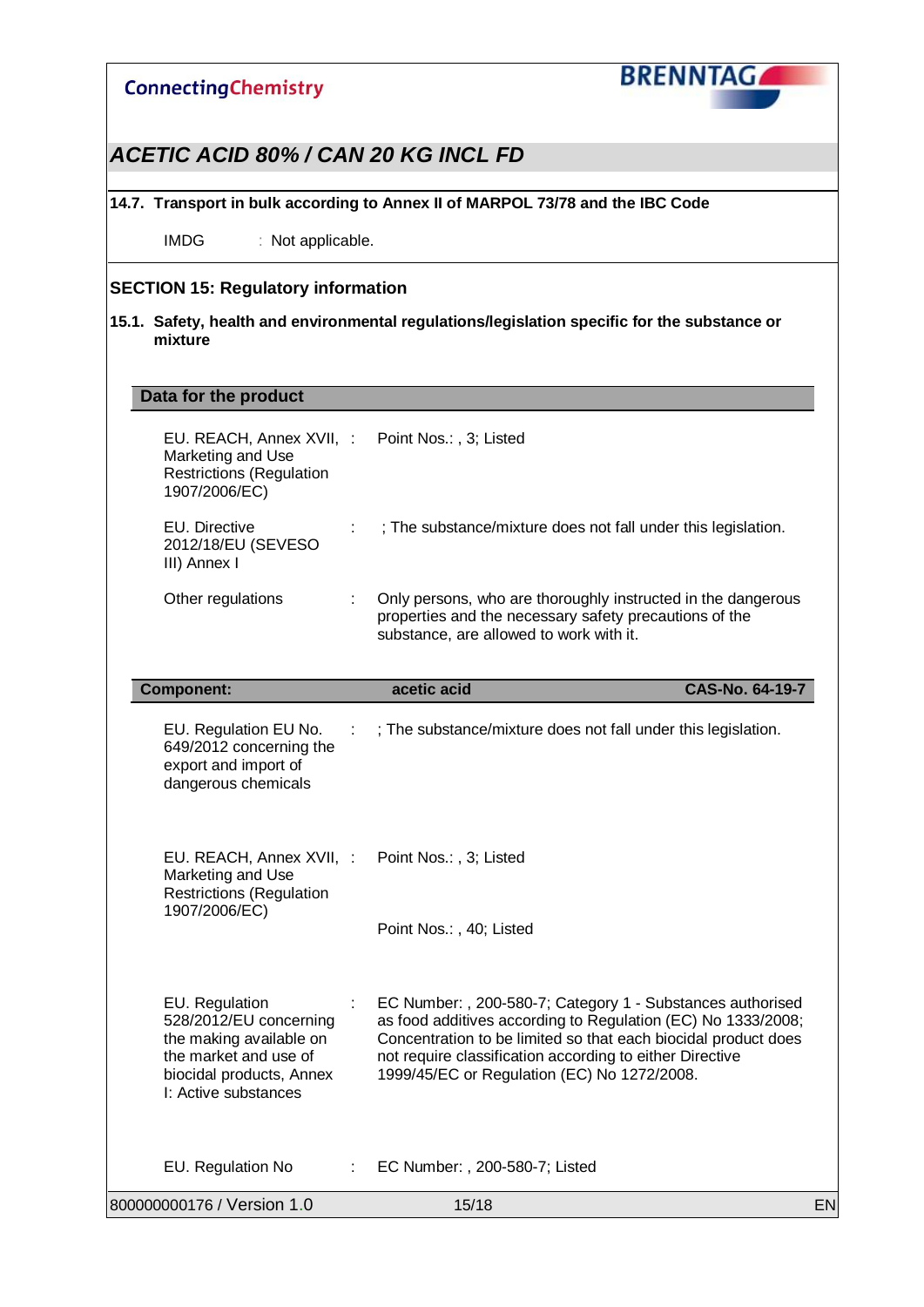### **BRENNTAG ConnectingChemistry** *ACETIC ACID 80% / CAN 20 KG INCL FD* 1451/2007 [Biocides], Annex I, OJ (L 325) EU. Directive : Lower-tier requirements: 5.000 tonnes; Part 1: Categories of 2012/18/EU (SEVESO dangerous substances; P5c: Flammable liquids, Categories 2 III) Annex I or 3 not covered by P5a and P5b, The information given is valid if the product is stored below the boiling point and at a pressure of 1013 hPa. Upper-tier requirements: 50.000 tonnes; Part 1: Categories of dangerous substances; P5c: Flammable liquids, Categories 2 or 3 not covered by P5a and P5b, The information given is valid if the product is stored below the boiling point and at a pressure of 1013 hPa. **Notification status acetic acid:** Regulatory List **Notification**<br>AICS YES YES **AICS** DSL YES<br>EINECS YES YES 200-580-7<br>
YES (2)-688 ENCS (JP)  $YES$  (2)-688<br>IECSC  $YES$ **IECSC** ISHL (JP) YES (2)-688 JEX (JP) YES<br>KECI (KR) YES KECI (KR) YES KE-00013 NZIOC YES HSR000975 NZIOC YES HSR001580 NZIOC YES HSR001581 NZIOC YES HSR001582 PICCS (PH) YES TSCA YES **15.2. Chemical safety assessment** no data available **SECTION 16: Other information Full text of H-Statements referred to under sections 2 and 3.** H226 Flammable liquid and vapour.<br>H314 **Causes severe skin burns and** Causes severe skin burns and eye damage. **Abbreviations and Acronyms** COD **chemical oxygen demand** DNEL **derived no-effect level EINECS** 800000000176 / Version 1.0 16/18 EN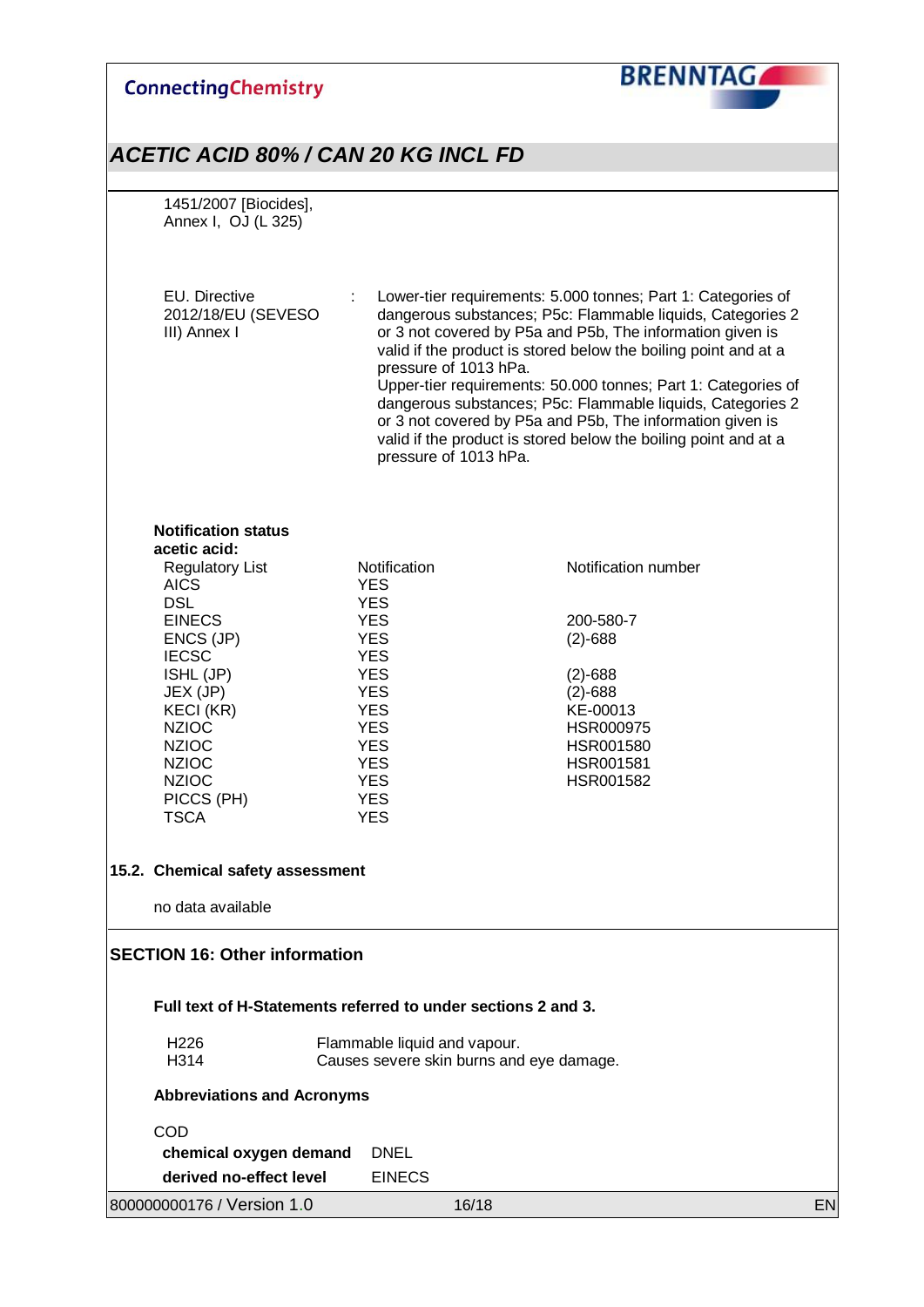

| <b>European Inventory of</b><br><b>Existing Commercial</b><br><b>Chemical Substances</b>              | <b>ELINCS</b>           |    |
|-------------------------------------------------------------------------------------------------------|-------------------------|----|
| <b>European List of Notified</b><br><b>Chemical Substances</b>                                        | <b>GHS</b>              |    |
| <b>Globally Harmonized</b><br><b>System of Classification</b><br>and Labelling of<br><b>Chemicals</b> | <b>LC50</b>             |    |
| median lethal<br>concentration                                                                        | <b>LOAEC</b>            |    |
| lowest observed adverse<br>effect concentration                                                       | <b>LOAEL</b>            |    |
| lowest observed adverse<br>effect level                                                               | <b>LOEL</b>             |    |
| lowest observed effect<br>level                                                                       | <b>NLP</b>              |    |
| no-longer polymer                                                                                     | <b>NOAEC</b>            |    |
| no observed adverse<br>effect concentration                                                           | <b>NOAEL</b>            |    |
| no observed adverse<br>effect level                                                                   | <b>NOEC</b>             |    |
| no observed effect<br>concentration                                                                   | <b>NOEL</b>             |    |
| no observed effect level                                                                              | <b>OECD</b>             |    |
| <b>Organisation for</b><br><b>Economic Cooperation</b><br>and Development                             | <b>OEL</b>              |    |
| occupational exposure<br>limit                                                                        | <b>PBT</b>              |    |
| persistent,<br>bioaccumulative and<br>toxic                                                           | <b>REACH Auth. No.:</b> |    |
| <b>REACH Authorisation</b><br><b>Number</b>                                                           | REACH AuthAppC. No.     |    |
| <b>REACH Authorisation</b><br><b>Application Consultation</b><br><b>Number</b>                        | <b>PNEC</b>             |    |
| predicted no-effect<br>concentration                                                                  | <b>STOT</b>             |    |
| specific target organ<br>toxicity                                                                     | <b>SVHC</b>             |    |
| substance of very high<br>concern                                                                     | <b>UVCB</b>             |    |
| substance of unknown or<br>variable composition,<br>complex reaction<br>products or biological        | vPvB                    |    |
| 800000000176 / Version 1.0                                                                            | 17/18                   | EN |